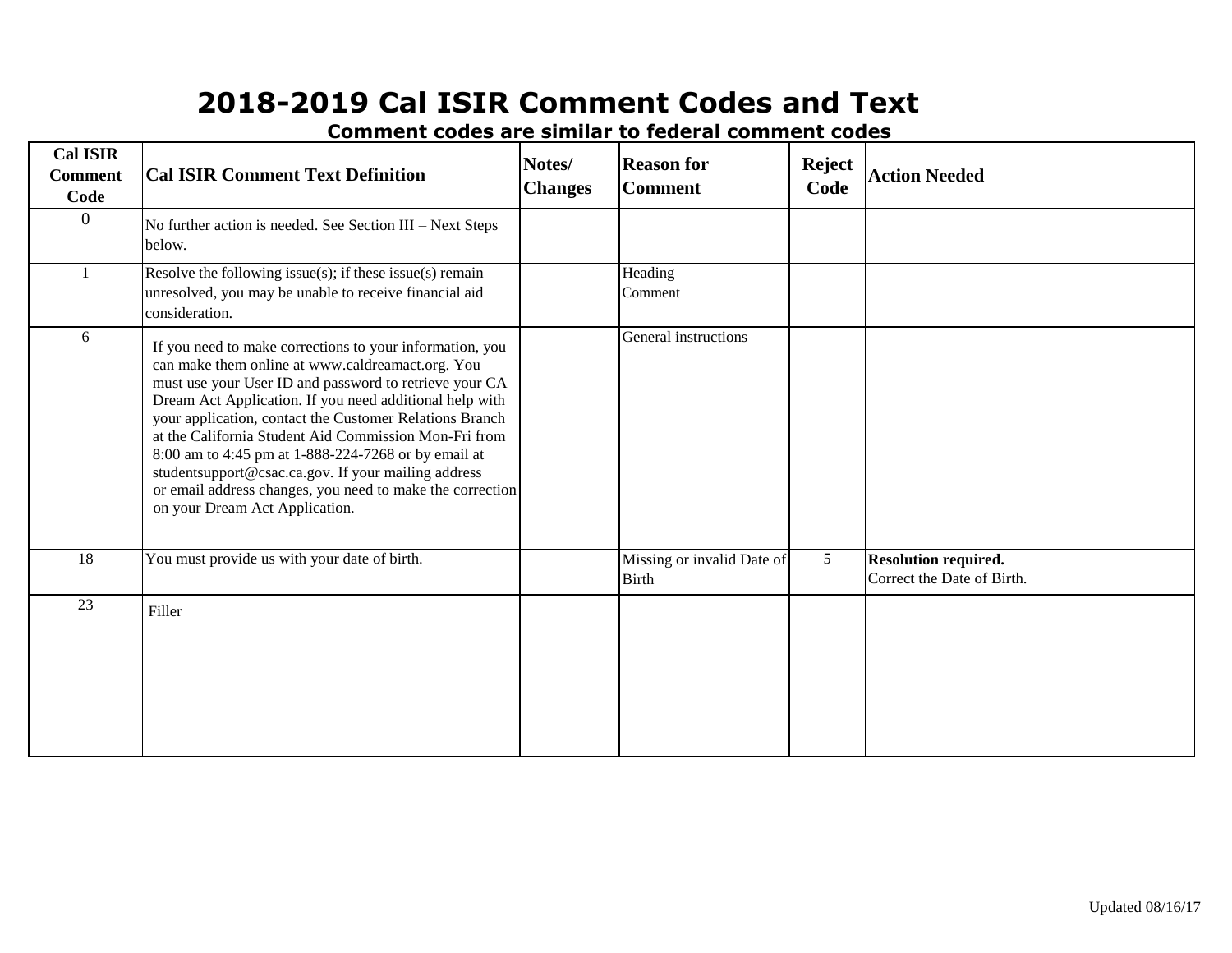**Cal ISIR Comment Code Cal ISIR Comment Text Definition Notes/ Changes Reason for Comment Reject Code Action Needed** 30 Filler 31 Filler 45 You reported a Social Security Number (SSN) or Individual Taxpayer Identification Number (ITIN) for both parent 1 and parent 2 but also reported that their marital status is not married. You should only report the SSN or ITIN for the parent or stepparent whose financial information is reported on your CA Dream Act Application. Parent's marital status is not married and SSNs are provided for both parent 1 and parent 2. **No resolution required.** Either correct parent marital status or eliminate the appropriate parent SSN information.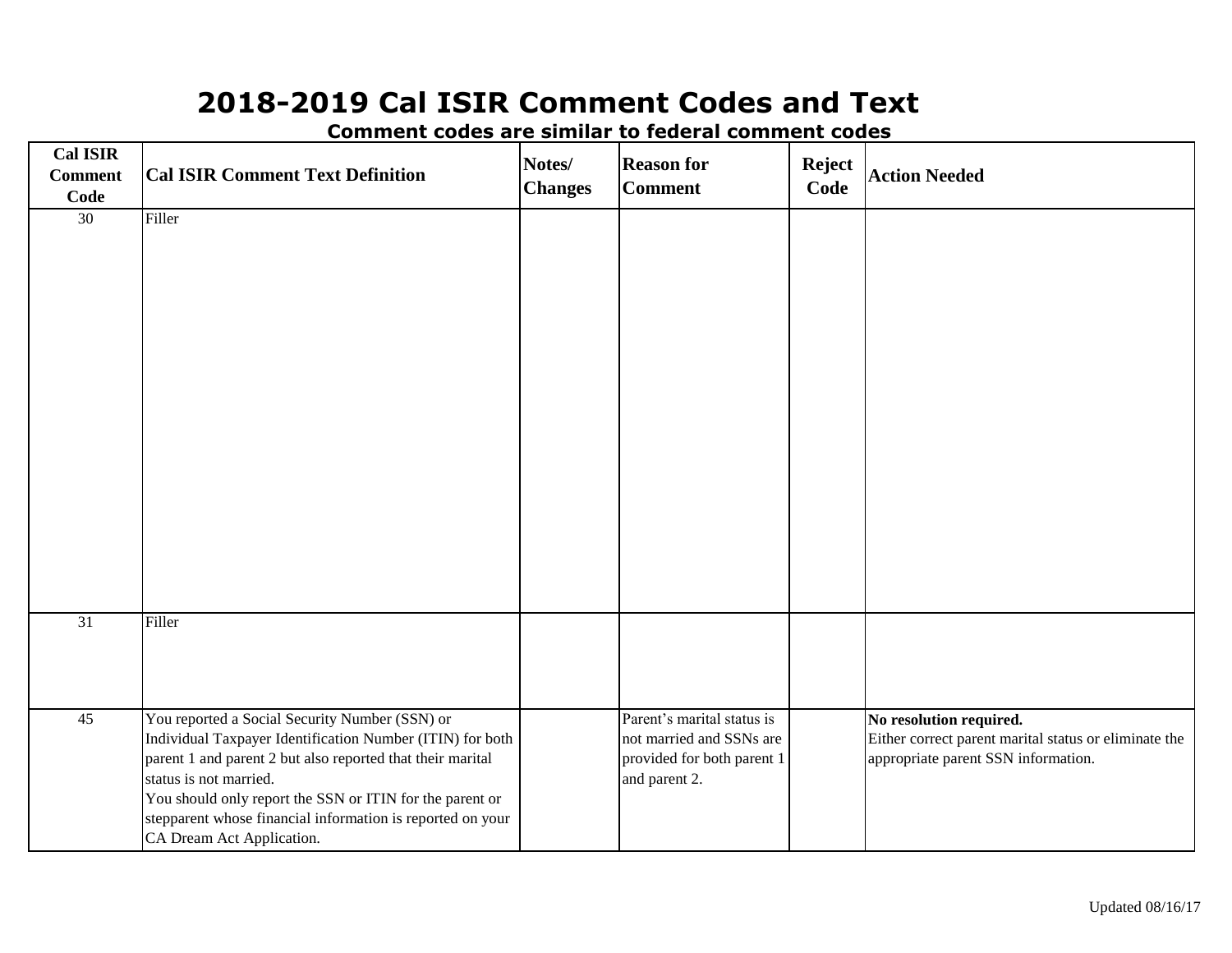| <b>Cal ISIR</b><br><b>Comment</b><br>Code | <b>Cal ISIR Comment Text Definition</b>                                                                                                                                                                                                                                                     | Notes/<br><b>Changes</b>         | <b>Reason for</b><br><b>Comment</b>                                                                                                                        | <b>Reject</b><br>Code | <b>Action Needed</b>                                                                                                                                                                                                                                   |
|-------------------------------------------|---------------------------------------------------------------------------------------------------------------------------------------------------------------------------------------------------------------------------------------------------------------------------------------------|----------------------------------|------------------------------------------------------------------------------------------------------------------------------------------------------------|-----------------------|--------------------------------------------------------------------------------------------------------------------------------------------------------------------------------------------------------------------------------------------------------|
| 47                                        | There are issues with your CA Dream Act Application that<br>need to be resolved before your eligibility can be<br>determined. Be sure to read all the comment codes listed on<br>this page, review your application and make any necessary<br>corrections to your CA Dream Act Application. |                                  | Dependent rejected record<br>general instructions                                                                                                          |                       |                                                                                                                                                                                                                                                        |
| 49                                        | You must report a valid Social Security Number (SSN) or<br>Individual Taxpayer Identification Number (ITIN), name,<br>and date of birth for parent 1 and parent 2. If your parent<br>does not have an SSN or ITIN, you must correct the<br>number to all zeroes.                            |                                  | Match with SSA was not<br>conducted on either<br>parent Dependent student<br>and one of SSN, Last<br>Name, or Date of Birth is<br>missing for both parents | 9                     | <b>Resolution required.</b><br>Correct the SSN, name, and/or Date of Birth for<br>parent 1 and/or parent 2 to achieve a full match for<br>at least one parent.<br>If parents do not have an SSN, provide zeros or<br>confirm by re-entering the zeros. |
| 50                                        | There are issues with your CA Dream Act Application that<br>need to be resolved before your eligibility can be<br>determined. Be sure to read all the comment codes listed on<br>this page, review your application and make any necessary<br>corrections to your CA Dream Act Application. |                                  | Independent rejected<br>record general<br>instructions                                                                                                     |                       |                                                                                                                                                                                                                                                        |
| 57                                        | Filler                                                                                                                                                                                                                                                                                      |                                  |                                                                                                                                                            |                       |                                                                                                                                                                                                                                                        |
| 62                                        | You reported the date of your marital status to be after the<br>date you completed your application. You must report your<br>marital status as of the date you submit your application.<br>Please review the marital status questions and make the<br>necessary corrections.                |                                  | Student's marital status<br>date is greater than the<br>date the application was<br>signed                                                                 | $\overline{4}$        | <b>Resolution required</b><br>If the Student's Marital Status Date is after the date<br>the application was originally signed, correct the<br><b>Student's Marital Status.</b>                                                                         |
| 69                                        | Review your date of birth and either confirm the date you<br>have reported by re-entering it or make the necessary<br>correction.                                                                                                                                                           | <b>Updated</b> year<br>reference | Date of birth year<br>equals 1900 through<br>1943                                                                                                          | A                     | <b>Resolution required.</b><br>Confirm (re-enter the same value) or correct the<br>Date of Birth.                                                                                                                                                      |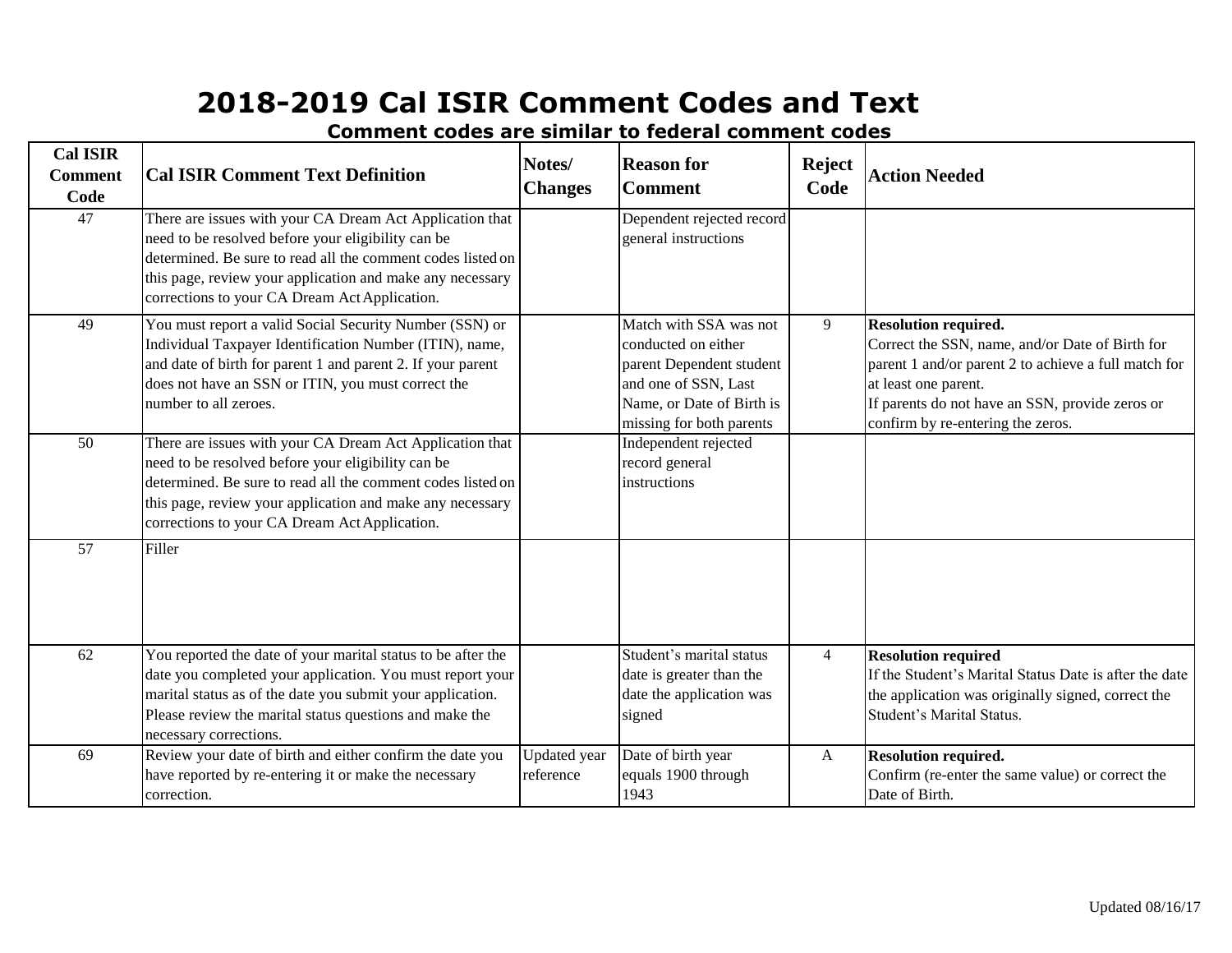| <b>Cal ISIR</b><br><b>Comment</b><br>Code | <b>Cal ISIR Comment Text Definition</b>                                                                                                                                                                                                                                                                                                                                                                                                                               | Notes/<br><b>Changes</b>                                 | <b>Reason for</b><br><b>Comment</b>                                                                                                               | <b>Reject</b><br>Code | <b>Action Needed</b>                                                                                                                                                                                  |
|-------------------------------------------|-----------------------------------------------------------------------------------------------------------------------------------------------------------------------------------------------------------------------------------------------------------------------------------------------------------------------------------------------------------------------------------------------------------------------------------------------------------------------|----------------------------------------------------------|---------------------------------------------------------------------------------------------------------------------------------------------------|-----------------------|-------------------------------------------------------------------------------------------------------------------------------------------------------------------------------------------------------|
| $\overline{70}$                           | You reported that you will either have a bachelor's degree<br>by July 1, 2018 or will be working on a degree beyond a<br>bachelor's degree. Graduate students are eligible for some<br>types of financial aid, but not for the state Cal Grant. If you 2018<br>are a graduate student, check with your college Financial<br>Aid Office. If you are still pursuing your first<br>undergraduate degree, please go back and check your<br>answer on questions 29 and 30. | <b>Updated</b> year<br>reference<br>from 2017 to         | Graduate student                                                                                                                                  |                       | No resolution required.                                                                                                                                                                               |
| $\overline{72}$                           | Review your date of birth and either confirm the date you<br>have reported by re-entering it or make the necessary<br>correction.                                                                                                                                                                                                                                                                                                                                     | <b>Updated</b> year<br>reference<br>from 2001 to<br>2002 | Independent student and<br>date of birth equals<br>09/01/2002 or greater,<br>and date of birth is not<br>equal to or greater than<br>current year | $\, {\bf B}$          | <b>Resolution required.</b><br>Confirm (re-enter the same value) or correct the<br>Date of Birth.                                                                                                     |
| 75                                        | You should not update your marital status if your marital<br>status changes after you sign and submit your original<br>application. You should only change this item if you made<br>a mistake in reporting your correct marital status on your<br>original application.                                                                                                                                                                                               |                                                          | Student's marital status<br>corrected                                                                                                             |                       |                                                                                                                                                                                                       |
| 82                                        | We recently received an application with no name from<br>this address. The applicant must provide a full name on the<br>CA Dream Act Application.                                                                                                                                                                                                                                                                                                                     |                                                          | Rejected for no name on<br>application                                                                                                            | 13                    | <b>Resolution required.</b><br>Provide the following:<br>Student's Last Name and/or Student's First Name<br>or confirm a blank First or Last Name field if the<br>student actually has only one name. |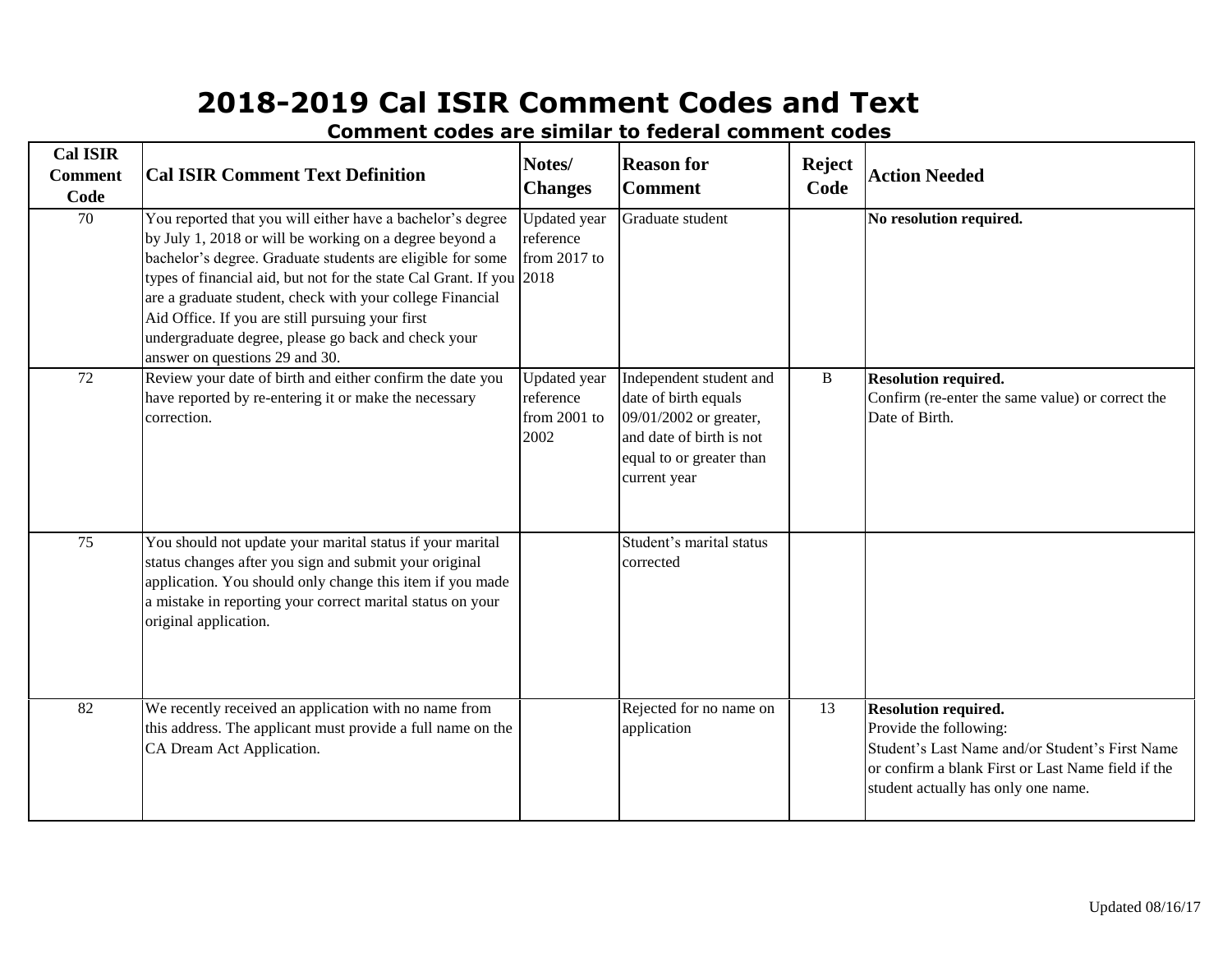| <b>Cal ISIR</b><br><b>Comment</b><br>Code | <b>Cal ISIR Comment Text Definition</b>                                                                                                                                                                                                                                                                                                                                                                                                                   | Notes/<br><b>Changes</b>                     | <b>Reason for</b><br><b>Comment</b>                                                                                                                 | <b>Reject</b><br>Code | <b>Action Needed</b>                                                                                                                                                             |
|-------------------------------------------|-----------------------------------------------------------------------------------------------------------------------------------------------------------------------------------------------------------------------------------------------------------------------------------------------------------------------------------------------------------------------------------------------------------------------------------------------------------|----------------------------------------------|-----------------------------------------------------------------------------------------------------------------------------------------------------|-----------------------|----------------------------------------------------------------------------------------------------------------------------------------------------------------------------------|
| 83                                        | You reported that your parent(s) did file or will file a<br>2016 income tax return but also reported that Parent 1<br>does not have a Social Security Number or Individual<br>Taxpayer Identification Number (ITIN). Please review<br>your answers and make any necessary corrections. To<br>confirm any entry on any application field, retype the<br>information in the field and save the application. Then,<br>re-sign the application and submit it. | <b>Updated</b> tax<br>from 2015 to<br>2016   | Parent 1 SSN or ITIN<br>year reference contains all zeroes and is<br>reported as a tax filer                                                        | $\mathbf{J}$          | <b>Resolution required.</b><br>Enter the parent 1 SSN or ITIN or confirm that<br>parent 1 does not have an SSN or ITIN by re-<br>entering all zeros.                             |
| 84                                        | You reported that your parent(s) did file or will file a<br>2016 income tax return but also reported that Parent 2<br>does not have a Social Security Number or Individual<br>Taxpayer Identification Number (ITIN). Please review<br>your answers and make any necessary corrections. To<br>confirm any entry on any application field, retype the<br>information in the field and save the application. Then,<br>re-sign the application and submit it. | <b>Updated</b> tax<br>2016                   | Parent 2 SSN or ITIN<br>year reference contains all zeroes and<br>from 2015 to reported as a tax filer                                              | K                     | <b>Resolution required.</b><br>Enter the parent 2 SSN or ITIN or confirm that<br>parent 2 does not have an SSN or ITIN by re-<br>entering all zeros.                             |
| 85                                        | We assumed your parent(s) did file or will file a $2016$<br>income tax return. Please review this item. If you need to<br>make corrections, go now to the Corrections Tab or later to from 2015 to or negative value, tax<br>www.caldreamact.org, open your application and make the 2016<br>necessary corrections.                                                                                                                                       | <b>Updated</b> tax                           | Parents assumed tax filers<br>year reference because AGI is positive<br>return status<br>is blank, and type of tax                                  |                       |                                                                                                                                                                                  |
| 87                                        | We assumed your parent(s) did not file and will not file<br>a 2016 income tax return. Please review this item.                                                                                                                                                                                                                                                                                                                                            | <b>Updated</b> tax<br>from $2015$ to<br>2016 | Parents assumed non-tax<br>year reference filers because AGI is<br>blank or zero, tax return<br>status is blank, and type<br>of tax return is blank |                       |                                                                                                                                                                                  |
| 89                                        | Review your parents' marital status. If your parents are not<br>married, provide only the income for<br>the parent who supports you.                                                                                                                                                                                                                                                                                                                      |                                              | Parents are reported as<br>unmarried but two<br>parental incomes are<br>reported                                                                    | 11                    | <b>Resolution required.</b><br>Review and correct Parent's Marital Status or at<br>least one of the following fields: Parent 1 Income<br>From Work or Parent 2 Income From Work. |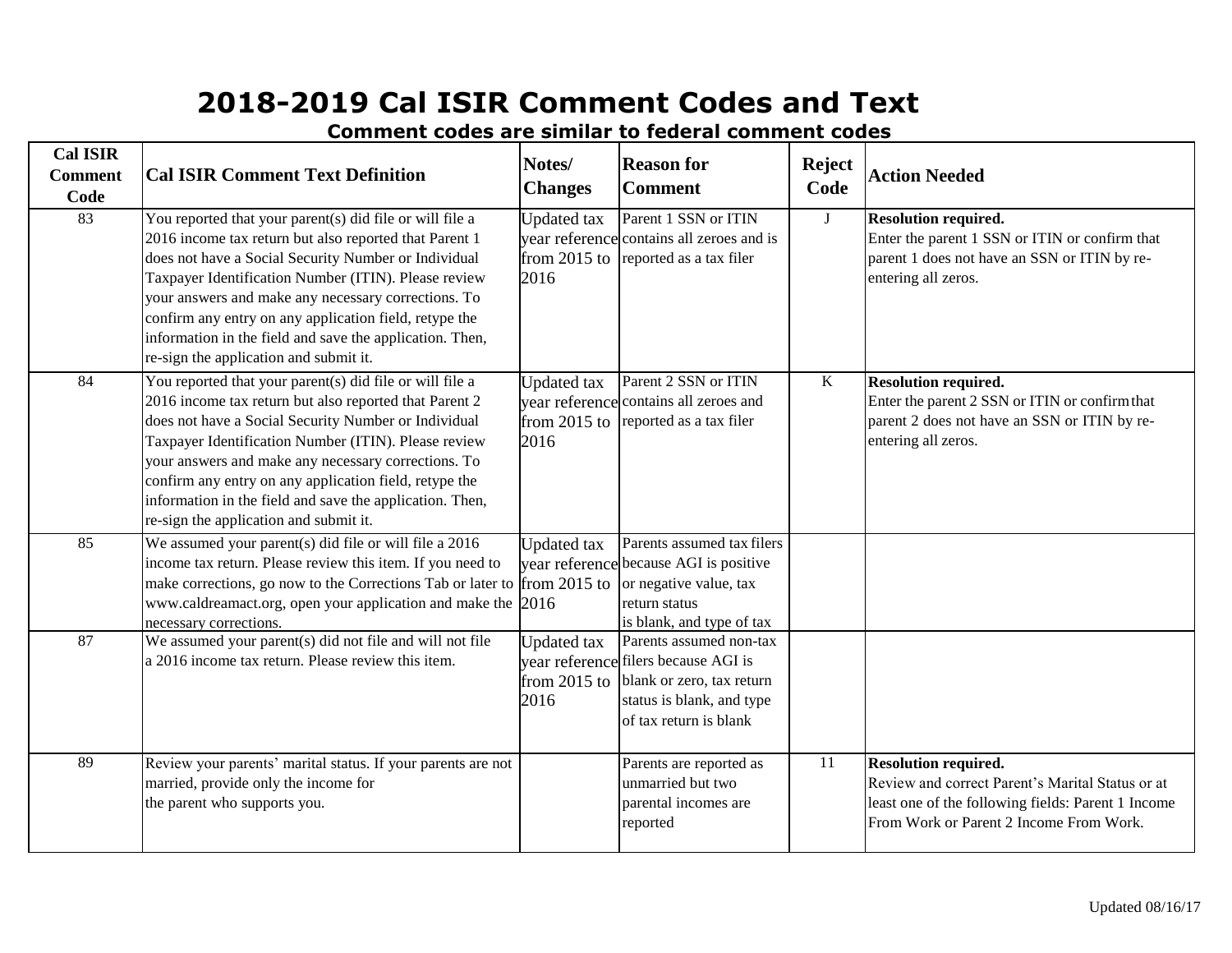| <b>Cal ISIR</b><br><b>Comment</b><br>Code | <b>Cal ISIR Comment Text Definition</b>                                                                                                                                                                                                                                                                                                                                                                                                                                                                                                                                                                           | Notes/<br><b>Changes</b> | <b>Reason for</b><br><b>Comment</b>               | <b>Reject</b><br>Code | <b>Action Needed</b> |
|-------------------------------------------|-------------------------------------------------------------------------------------------------------------------------------------------------------------------------------------------------------------------------------------------------------------------------------------------------------------------------------------------------------------------------------------------------------------------------------------------------------------------------------------------------------------------------------------------------------------------------------------------------------------------|--------------------------|---------------------------------------------------|-----------------------|----------------------|
| 91                                        | It appears you reported the same income amount for more<br>than one of your parent(s) income questions. Please check<br>the values for the question, "How much did you earn from<br>working" as well as the tax form related questions. The tax<br>form related questions can be viewed only by indicating<br>that your parents have or will file taxes on the Parent Tax<br>Information screen. If you inadvertently stated your parents<br>would file a tax return and entered that data, please remove<br>that data BEFORE you update the question stating your<br>parents actually did not file a tax return. |                          | Parents AGI and<br>Worksheet fields equal         |                       |                      |
| 92                                        | It appears you reported the same income amount for more<br>than one of your income questions. Please check the values<br>for these questions. The tax form related questions can be<br>viewed only by indicating that you have or will file taxes on<br>the student Tax Information screen. If you inadvertently<br>stated you would file a tax return and entered that data,<br>please remove that data BEFORE you update the question<br>stating you actually did not file a tax return.                                                                                                                        |                          | <b>Independent Student</b><br>income fields equal |                       |                      |
| 93                                        | It appears you reported the same income amount for more<br>than one of your income questions. Please check the values<br>for these questions. The tax form related questions can be<br>viewed only by indicating that you have or will file taxes on<br>the student Tax Information screen. If you inadvertently<br>stated you would file a tax return and entered that data,<br>please remove that data if you actually did not file a tax<br>return.                                                                                                                                                            |                          | Dependent Student<br>income fields equal          |                       |                      |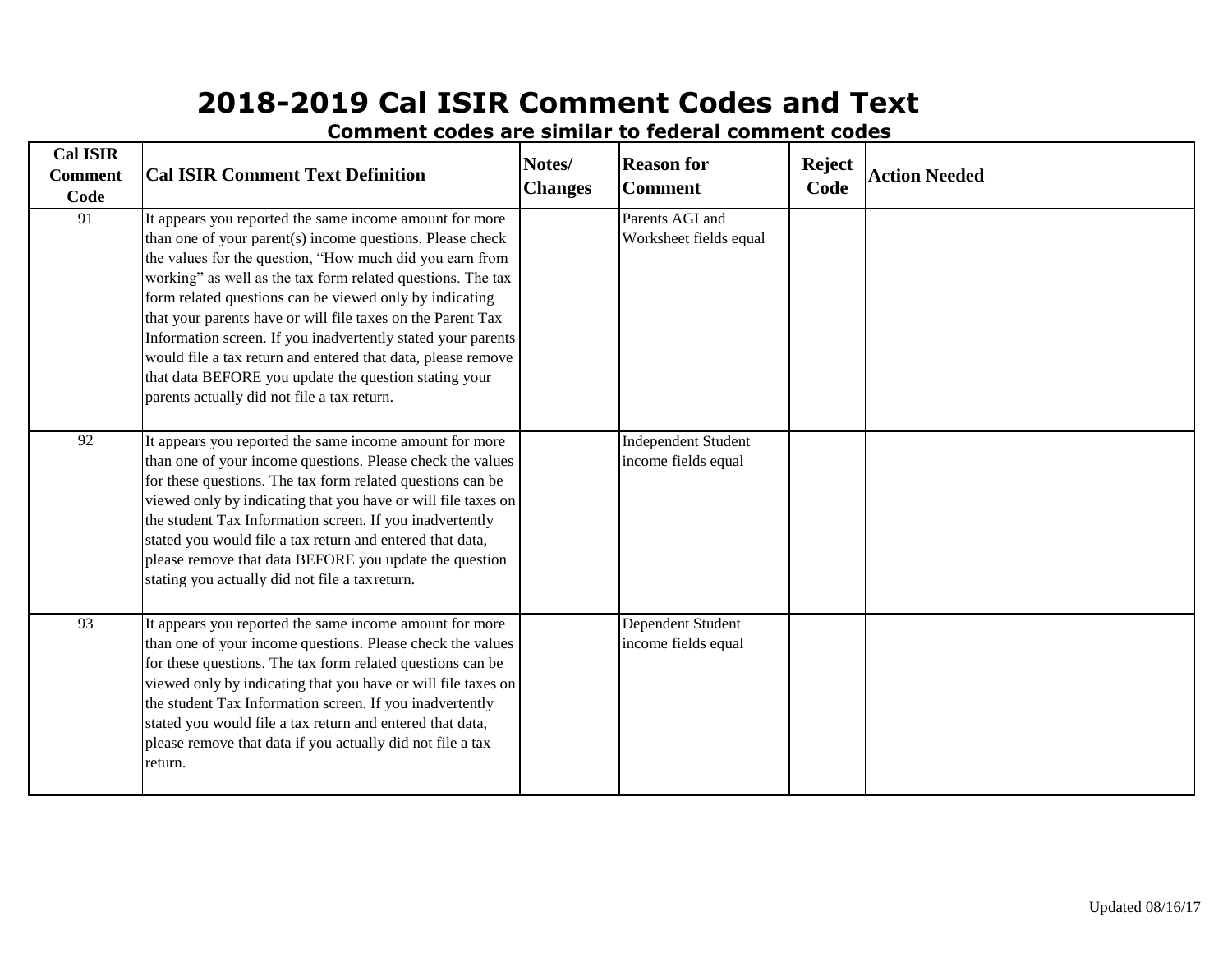| <b>Cal ISIR</b><br><b>Comment</b><br>Code | <b>Cal ISIR Comment Text Definition</b>                                                                                                                                                                                                                                                                                                                                                                                                                                                                                                        | Notes/<br><b>Changes</b>                     | <b>Reason for</b><br><b>Comment</b>                                                                                                                            | <b>Reject</b><br>Code | <b>Action Needed</b> |
|-------------------------------------------|------------------------------------------------------------------------------------------------------------------------------------------------------------------------------------------------------------------------------------------------------------------------------------------------------------------------------------------------------------------------------------------------------------------------------------------------------------------------------------------------------------------------------------------------|----------------------------------------------|----------------------------------------------------------------------------------------------------------------------------------------------------------------|-----------------------|----------------------|
| 94                                        | It appears you reported the same adjusted gross income<br>amount for you and your parent(s). Review your entries<br>and make any necessary corrections. The student and<br>parent tax form related questions can be viewed only by<br>indicating the student or parent have or will file taxes on<br>the student and parent Tax Information screens. If you<br>inadvertently stated you or your parents will file a tax<br>return and entered that data, please remove that data if you<br>or your parents actually did not file a tax return. |                                              | Student AGI equal to<br>Parent AGI                                                                                                                             |                       |                      |
| 95                                        | We assumed you did file or will file a 2016 income<br>tax return.                                                                                                                                                                                                                                                                                                                                                                                                                                                                              | <b>Updated</b> tax<br>from $2015$ to<br>2016 | Student assumed tax filer<br>year reference because AGI is positive<br>or negative value,<br>tax return status<br>is blank, and type of tax<br>return is blank |                       |                      |
| 96                                        | You have reported the same amount for the Parent 1 and<br>Parent 2 income. Please review these items                                                                                                                                                                                                                                                                                                                                                                                                                                           |                                              | Parents Income and<br>Worksheet fields equal                                                                                                                   |                       |                      |
| 97                                        | We assumed you did not file and will not file a 2016<br>income tax return. If this is not correct, please update<br>this item.                                                                                                                                                                                                                                                                                                                                                                                                                 | <b>Updated</b> tax<br>from $2015$ to<br>2016 | Student assumed non-tax<br>year reference filer because AGI is blank<br>or zero.<br>tax return status is blank,<br>and type of tax return is<br>blank          |                       |                      |
| 98                                        | You have reported the same amount for your income and<br>your spouse's income. Please review these items.                                                                                                                                                                                                                                                                                                                                                                                                                                      |                                              | Student's income equal to<br>Spouse's income                                                                                                                   |                       |                      |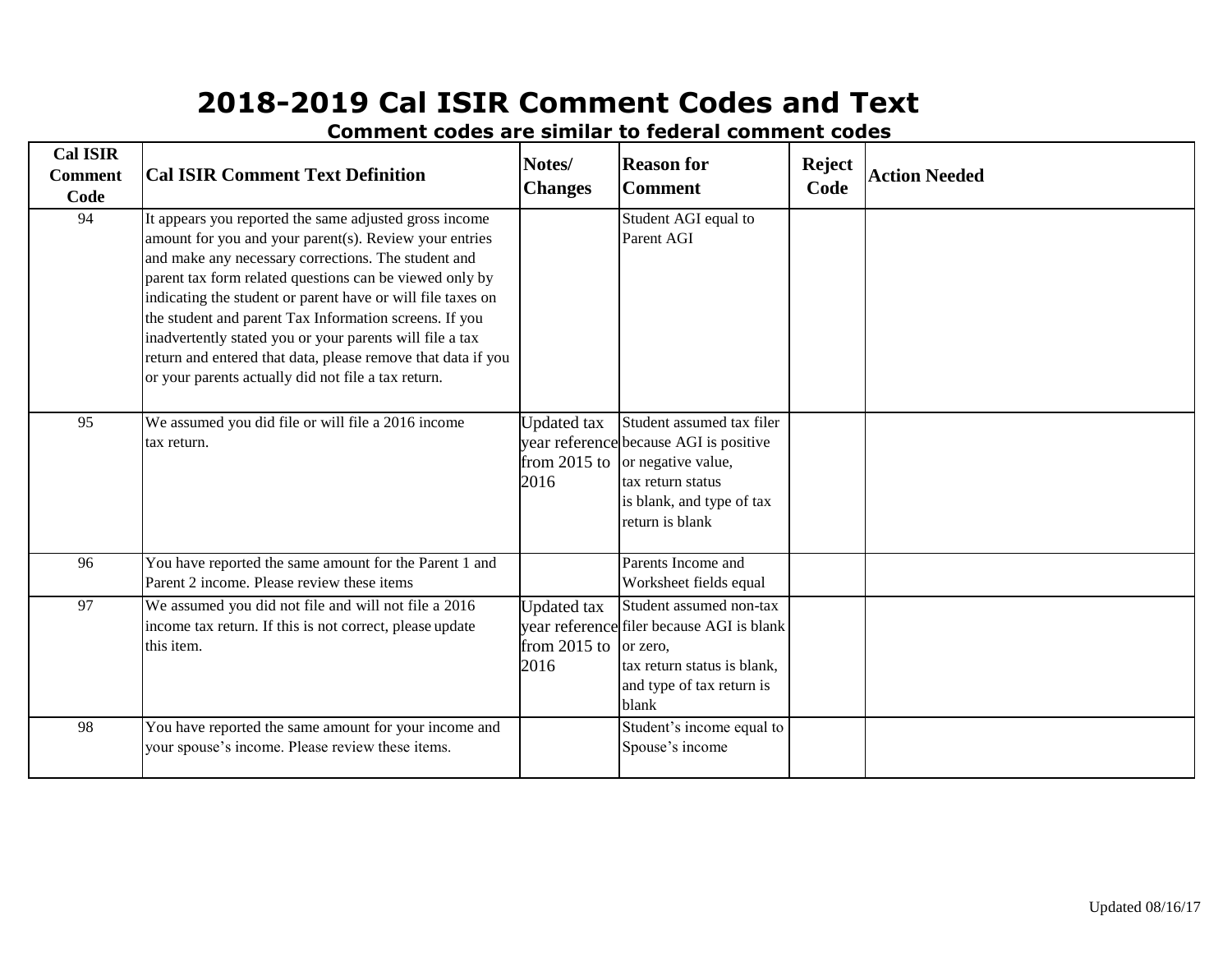**Cal ISIR Comment Code Cal ISIR Comment Text Definition Notes/ Changes Reason for Comment Reject Code Action Needed** 99 Review your marital status. You should report income for a spouse only if you were married and not separated as of the date you signed and submitted your CA Dream Act Application. Please note: if you were separated or divorced as of the date you signed your CA Dream Act Application, we will need only your income, even if a joint tax return was filed. Independent student reported as unmarried but two incomes are reported 11 **Resolution required.** Review and correct Student's Marital Status or at least one of the following fields: Student's Income Earned From Work or Spouse's Income Earned From Work. 106 You have corrected information on your CA Dream Act Application more than 10 times. Before submitting another correction, contact your financial aid office for assistance. More than 10 transactions 108 Your parent DID NOT sign your CA Dream Act Application after you submitted it. At least one parent must sign to complete the CA Dream Act Application. Your parent can sign right now by clicking the green Parent Signature button at the top of this page. If your parent will sign at a later time, he/she can do so electronically at [www.caldreamact.org](http://www.caldreamact.org/) by clicking the "Provide Signature" icon. For your parent to access your application and provide his/her signature, your parent will also need to your CA Dream Act ID# or DACA SSN, his/her name and date of birth reported on the application. Each time you submit corrections, your parent will have to re-sign the application. Missing parent signature on Dream Act Application or corrections. 15 Resolution required. Signature correction must be made on the online Dream Act Application or a printed signature page and resubmitted to the Student Aid Commission.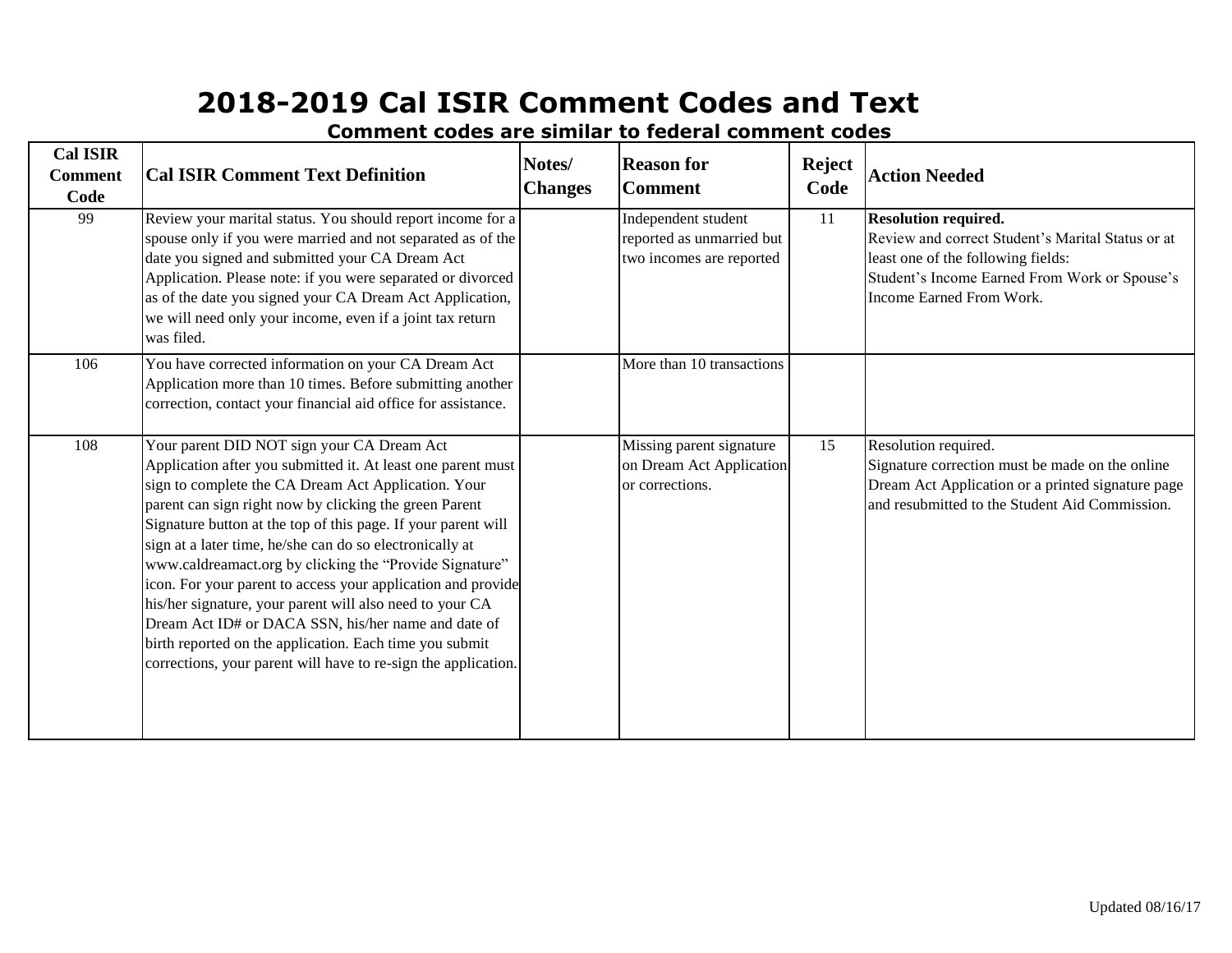| <b>Cal ISIR</b><br><b>Comment</b><br>Code | <b>Cal ISIR Comment Text Definition</b>                                                                                                                                                                                       | Notes/<br><b>Changes</b> | <b>Reason for</b><br><b>Comment</b>                                                               | <b>Reject</b><br>Code | <b>Action Needed</b>                                                                                                                                                                 |
|-------------------------------------------|-------------------------------------------------------------------------------------------------------------------------------------------------------------------------------------------------------------------------------|--------------------------|---------------------------------------------------------------------------------------------------|-----------------------|--------------------------------------------------------------------------------------------------------------------------------------------------------------------------------------|
| 110                                       | We have not received the signature page for your CA<br>Dream Act Application. You must sign and return a<br>signature page before we can determine your eligibility<br>for state student aid.                                 |                          | Missing student signature<br>on Web application                                                   | 16                    | <b>Resolution required.</b><br>Signature correction must be made on a printed<br>signature page and resubmitted to the Student Aid<br>Commission or can be corrected electronically. |
| 111                                       | The amount you reported for your parents' income tax is<br>equal to or greater than the amount you reported for their<br>adjusted gross income. Review questions 89 and 90 and<br>make the necessary corrections.             |                          | Parents' Taxes Paid is<br>greater than zero and<br>equal to or greater than<br><b>AGI</b>         | 12                    | <b>Resolution required.</b><br>Correct Parents' Taxes Paid or AGI.                                                                                                                   |
| 113                                       | We assumed the value for number in college based on your<br>parents' marital status and number of family members.<br>Your parents should not be included in the number in<br>college. Please review this item.                |                          | Parents' number in<br>college assumed to be less<br>than the number reported                      |                       |                                                                                                                                                                                      |
| 114                                       | The amount you reported for your income taxes is equal to<br>or greater than the amount you reported for your adjusted<br>gross income. Review these items and make the necessary<br>corrections.                             |                          | Independent Student and<br>Taxes Paid is greater than<br>zero and equal to or<br>greater than AGI | 3                     | <b>Resolution required.</b><br>Correct Student's Taxes Paid or AGI.                                                                                                                  |
| 117                                       | We assumed certain information that is used to determine<br>eligibility for state financial aid. If our assumptions are<br>correct, do not change them. If they are incorrect, you need<br>to make the necessary corrections. |                          | Assumption made for one<br>or more fields                                                         |                       |                                                                                                                                                                                      |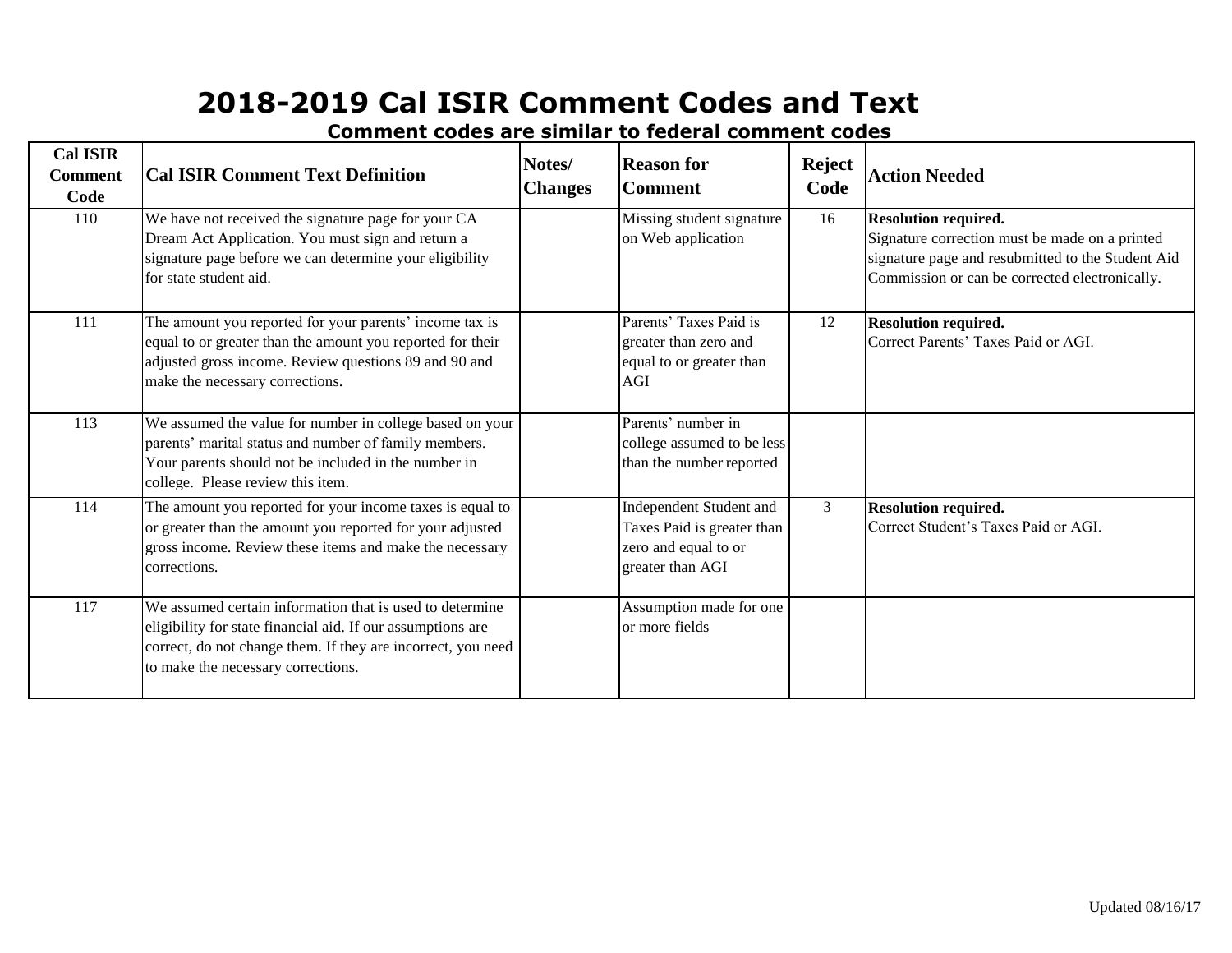| <b>Cal ISIR</b><br><b>Comment</b><br>Code | <b>Cal ISIR Comment Text Definition</b>                                                                                                                                                                                                                                                                                                                                                                                                                                                     | Notes/<br><b>Changes</b> | <b>Reason for</b><br><b>Comment</b>                                            | <b>Reject</b><br>Code | <b>Action Needed</b>                                                                                                                                                                                              |
|-------------------------------------------|---------------------------------------------------------------------------------------------------------------------------------------------------------------------------------------------------------------------------------------------------------------------------------------------------------------------------------------------------------------------------------------------------------------------------------------------------------------------------------------------|--------------------------|--------------------------------------------------------------------------------|-----------------------|-------------------------------------------------------------------------------------------------------------------------------------------------------------------------------------------------------------------|
| 119                                       | You corrected the date of your marital status to be after the<br>date you submitted your application. Your marital status<br>should only be changed if it was reported incorrectly on<br>the date the CA Dream Act Application was originally<br>submitted, or if a Financial Aid Administrator has<br>instructed you to update this information. Review your<br>marital status responses and make the necessary corrections<br>or contact your Financial Aid Administrator for assistance. |                          | Marital Status Date is<br>between the application<br>date and transaction date | 21                    | <b>Resolution Required</b><br>Student should correct Student's Marital Status and<br>Marital Status Date and make the necessary<br>corrections or have the Financial Aid Administrator<br>set reject override 21. |
| 121                                       | It appears you have reported the same amount for your<br>parents' cash, savings, and checking accounts and your<br>parents' real estate/investment net worth. Review these<br>items and make the necessary corrections.                                                                                                                                                                                                                                                                     |                          | Parent asset fields equal                                                      |                       |                                                                                                                                                                                                                   |
| 122                                       | It appears you have reported the same amount for your<br>cash, savings, and checking accounts and your real<br>estate/investment net worth. Review these items and make<br>the necessary corrections.                                                                                                                                                                                                                                                                                       |                          | Dependent student asset<br>fields equal                                        |                       |                                                                                                                                                                                                                   |
| 123                                       | It appears you have reported the same amount for your<br>cash, savings, and checking accounts and your real<br>estate/investment net worth. Review these items and make<br>the necessary corrections.                                                                                                                                                                                                                                                                                       |                          | Independent student asset<br>fields equal                                      |                       |                                                                                                                                                                                                                   |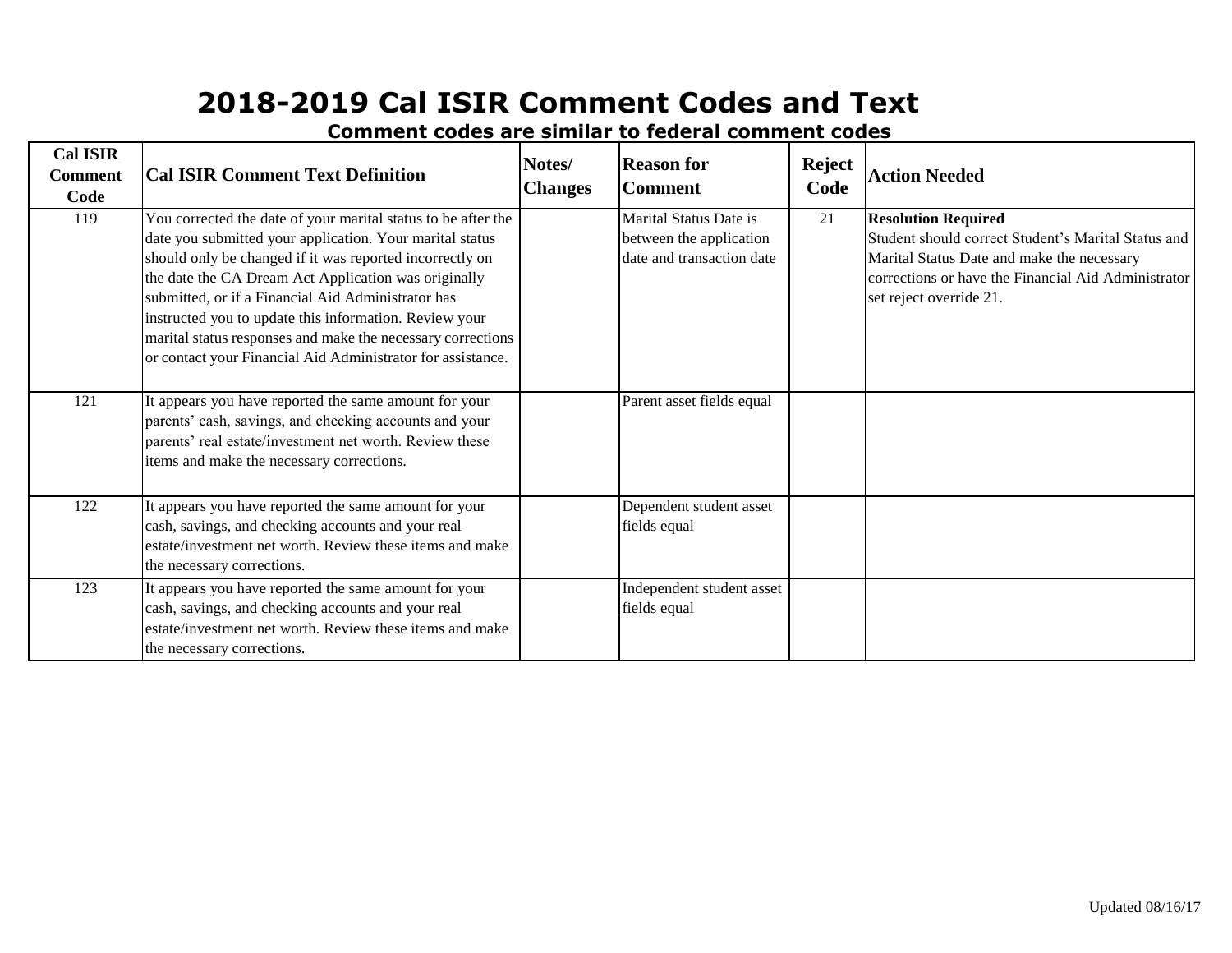| 126 | You reported that your parents will not file an income tax  | Updated | A non-tax filer is    | 20 | <b>Resolution Required</b>                          |
|-----|-------------------------------------------------------------|---------|-----------------------|----|-----------------------------------------------------|
|     | return, but the amount you reported for your parents'       | income  | reporting an income   |    | Review and correct the appropriate set of data from |
|     | income appears to be over the minimum amount required       | amounts | that is above the IRS |    | the following:                                      |
|     | to file a tax return. Please review items 63, 84, 92 and 93 |         | filing requirement    |    | Student's Tax return completed status or student's  |
|     | and make the necessary corrections.                         |         |                       |    | <i>n</i> come                                       |
|     |                                                             |         |                       |    | <b>or</b>                                           |
|     |                                                             |         |                       |    | Parents' tax return completed status or income for  |
|     |                                                             |         |                       |    | parent 1 and parent 2                               |
|     |                                                             |         |                       |    |                                                     |
|     |                                                             |         |                       |    |                                                     |
|     |                                                             |         |                       |    |                                                     |
|     |                                                             |         |                       |    |                                                     |
|     |                                                             |         |                       |    |                                                     |
|     |                                                             |         |                       |    |                                                     |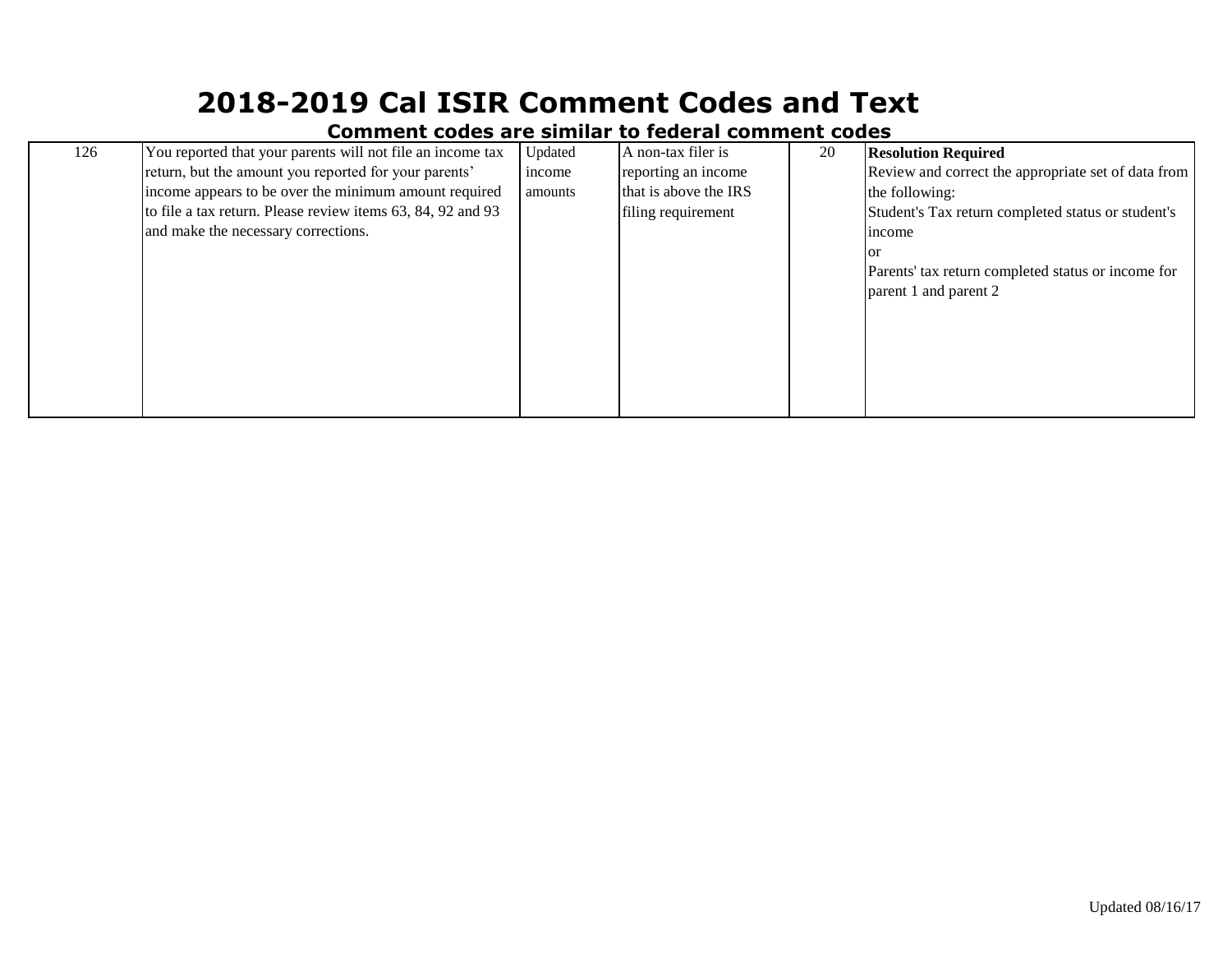**Cal ISIR Comment Code Cal ISIR Comment Text Definition Notes/ Changes Reason for Comment Reject Code Action Needed** 128 It is too late for you to make corrections or give us any more information for the 2018-19 year. We must have your corrected application no later than June 28, 2019. If it is later than June 28, 2019, you must contact your financial aid office for assistance. Updated year reference 129 You must provide all of your parent(s)' income information. If they do not have income in any category, please enter zero (0). Dependent student and incomplete income information provided 2 **Resolution required.** Provide Student and Spouse (if married) Taxed and Untaxed Income. 130 You must provide all of your income information. If you do not have income in any category, please enter zero (0). Independent student and incomplete income information provided 2 **Resolution required.** Provide Parents' Taxed and Untaxed Income. 131 You reported that you will not file an income tax return, but the amount you reported for you (and your spouse's) income appears to be over the minimum amount required to file a tax return. Please review items 18, 32, 39, 40 and 99 and make the necessary corrections. Updated income amounts A non-tax filer is reporting an income that is above the IRS filing requirement 20 If the student is independent, review and correct at least one of the following: Student's tax return completed status or income for the student and spouse 148 We assumed the number in college should be one. Your parents should not be included in the number in college. Parents' number in college assumed to be less than the number reported. 149 Based on the information we have on record for you, your Expected Family Contribution (EFC) is <EFC>. You may be eligible to receive state financial aid. Your school will use your EFC to determine your financial aid eligibility for state campus based financial aid Comment text is printed on the Dream Act Application Confirmation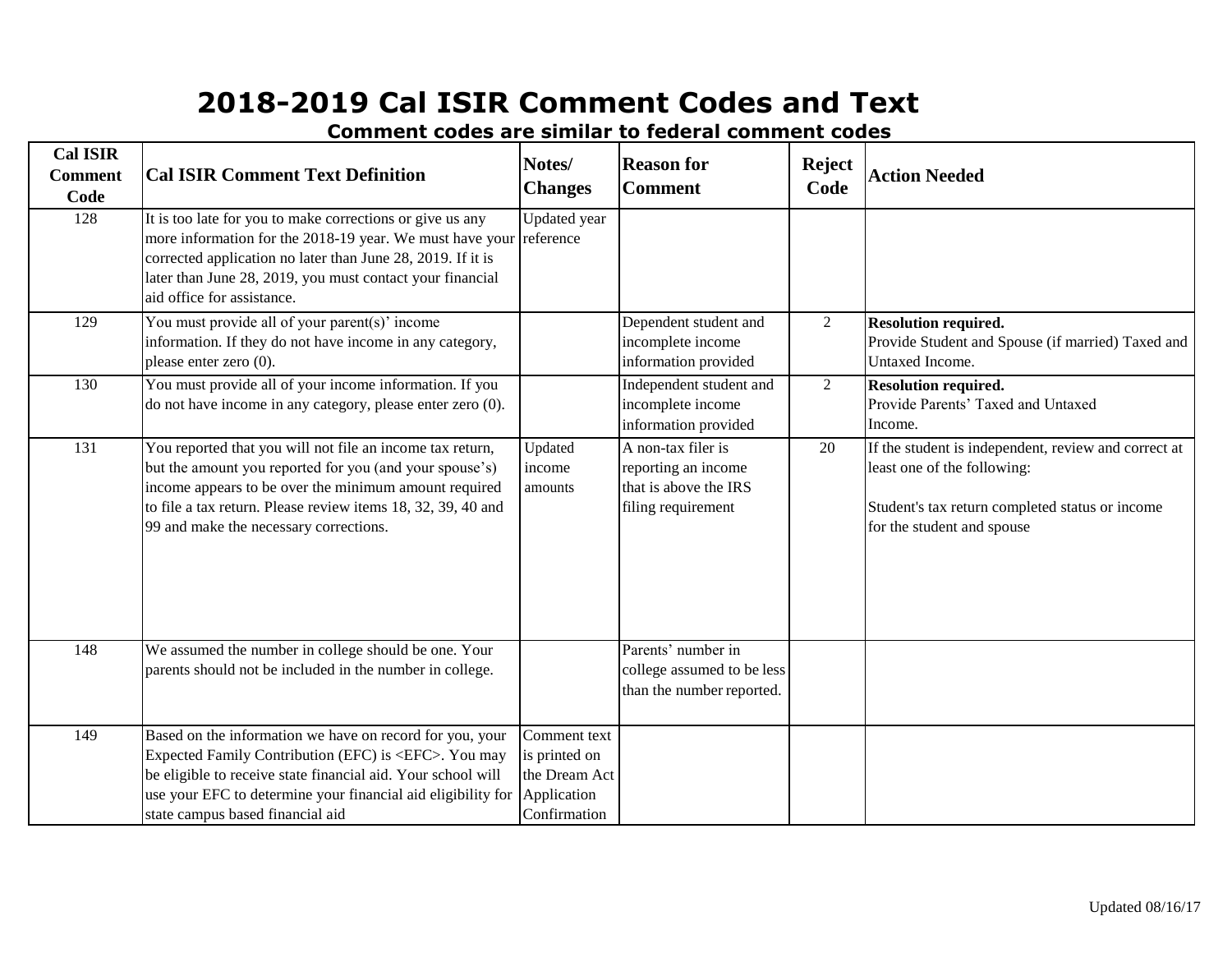| <b>Cal ISIR</b><br><b>Comment</b><br>Code | <b>Cal ISIR Comment Text Definition</b>                                                                                     | Notes/<br><b>Changes</b> | <b>Reason for</b><br><b>Comment</b>                                                                                                                                                                                                                                                                                                                | <b>Reject</b><br>Code | <b>Action Needed</b>                                                                                                                                                                              |
|-------------------------------------------|-----------------------------------------------------------------------------------------------------------------------------|--------------------------|----------------------------------------------------------------------------------------------------------------------------------------------------------------------------------------------------------------------------------------------------------------------------------------------------------------------------------------------------|-----------------------|---------------------------------------------------------------------------------------------------------------------------------------------------------------------------------------------------|
| 150                                       | You must provide asset information for you and your<br>parent(s). Review these items and make the necessary<br>corrections. |                          | Dependent student did not<br>meet Simplified Needs<br>Test criteria and<br>supplemental asset data<br>left blank<br>If the student is<br>dependent, the response<br>can be blank only if the<br>student meets the<br>simplified needs test or<br>qualifies for an automatic<br>zero Expected Family<br>Contribution (EFC)                          | $\mathbf{1}$          | <b>Resolution required.</b><br>Provide the following: Parents' Cash, Savings, and<br>Checking; Parents' Real Estate/Investment Net<br>Worth and Parents' Business/Investment Farm Net<br>Worth.   |
| 151                                       | You must provide your asset information. Review these<br>items and make the necessary corrections.                          |                          | Independent student did<br>not meet Simplified<br>Needs Test (SNT)<br>criteria, SNT not met and<br>supplemental asset data<br>left blank<br>If the student is<br>independent the response<br>can be blank only if the<br>student meets the<br>simplified needs test or<br>qualifies for an automatic<br>zero Expected Family<br>Contribution (EFC) |                       | <b>Resolution required.</b><br>Provide the following:<br>Student's Cash, Savings and Checking; Student's<br>Real Estate/Investment Net Worth and Student's<br>Business/Investment Farm Net Worth. |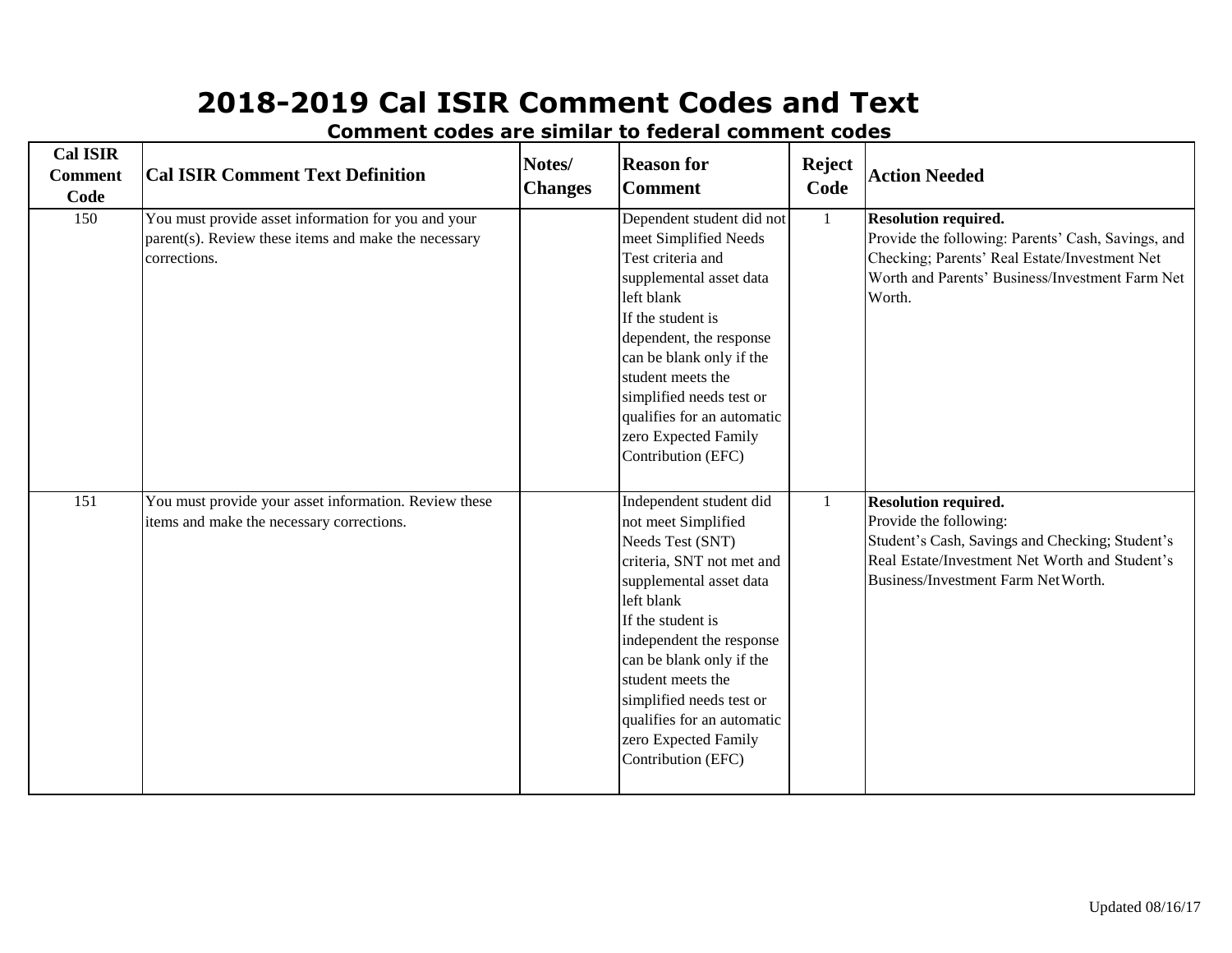| <b>Cal ISIR</b><br><b>Comment</b><br>Code | <b>Cal ISIR Comment Text Definition</b>                                                                                                                                                                                  | Notes/<br><b>Changes</b> | <b>Reason for</b><br><b>Comment</b>                                                                                                                                     | <b>Reject</b><br>Code | <b>Action Needed</b>                                                                                                 |
|-------------------------------------------|--------------------------------------------------------------------------------------------------------------------------------------------------------------------------------------------------------------------------|--------------------------|-------------------------------------------------------------------------------------------------------------------------------------------------------------------------|-----------------------|----------------------------------------------------------------------------------------------------------------------|
| 152                                       | The amount you reported for your income tax is equal to or<br>greater than the amount you reported for your adjusted<br>gross income. Review questions 36 and 37 and make the<br>necessary corrections.                  |                          | Dependent Student and<br>Taxes Paid is greater than<br>zero and equal to or<br>greater than AGI                                                                         | 3                     | <b>Resolution required.</b><br>Correct or confirm (re-enter the same value)<br>Student's Taxes Paid or AGI.          |
| 153                                       | The amount you reported for your income tax appears to be<br>over the allowable amount based on what you reported for<br>your adjusted gross income. Review these items and make<br>the necessary corrections.           |                          | Dependent student's<br>Taxes Paid is greater than<br>zero, and greater than or<br>equal to a fixed<br>percentage of the AGI,<br>but not equal to or<br>greater than AGI | G                     | <b>Resolution required.</b><br>Confirm (re-enter the same value) or correct Taxes<br>Paid and Adjusted Gross Income. |
| 154                                       | The amount you reported for your parents' income tax<br>appears to be over the allowable amount based on what you<br>reported for their adjusted gross income. Review these<br>items and make the necessary corrections. |                          | Parent's Taxes Paid is<br>greater than zero and<br>greater than or equal to a<br>fixed percentage of the<br>AGI, but not equal to or<br>greater than AGI                | $\mathbf{C}$          | <b>Resolution required.</b><br>Confirm (re-enter the same value) or correct Taxes<br>Paid and Adjusted Gross Income. |
| 155                                       | The amount you reported for your income tax appears to be<br>over the allowable amount based on what you reported for<br>your adjusted gross income. Review these items and make<br>the necessary corrections.           |                          | Student's Taxes Paid is<br>greater than zero and<br>greater than or equal to a<br>fixed percentage of the<br>AGI, but not equal to or<br>greater than AGI               | $\mathbf{C}$          | <b>Resolution required.</b><br>Confirm (re-enter the same value) or correct Taxes<br>Paid and Adjusted Gross Income. |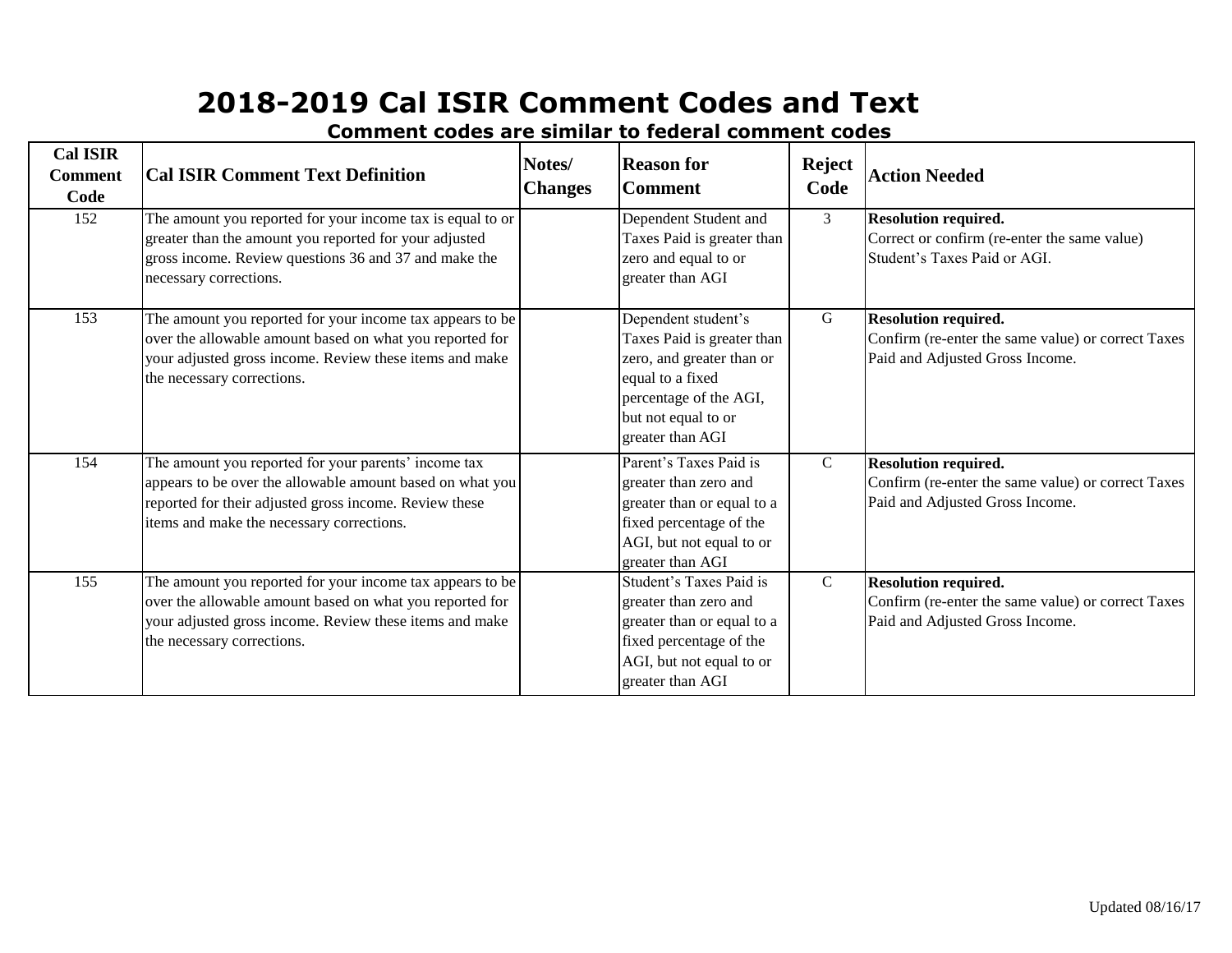**Cal ISIR Comment Code Cal ISIR Comment Text Definition Notes/ Changes Reason for Comment Reject Code Action Needed** 156 [If your](http://www.fafsa.gov/) parents have now completed a 2016 tax return, you [should](http://www.fafsa.gov/) correct your information to reflect the income and [tax](http://www.fafsa.gov/) information reported on their tax return. You may [make](http://www.fafsa.gov/) corrections to your information online at [www.caldreamact.org.](http://www.fafsa.gov/) If your parents have not yet [completed](http://www.fafsa.gov/) their tax return, but will be doing so, you must [correct](http://www.fafsa.gov/) this report to reflect the income and tax information [reported](http://www.fafsa.gov/) on their tax return once it isfiled. Updated year reference from 2015 to 2016 Parents' tax filing status is will file 157 [If you](http://www.fafsa.gov/) have now completed your 2016 tax return, you [should](http://www.fafsa.gov/) correct your information to reflect the income and [tax](http://www.fafsa.gov/) information reported on your tax return. You maymake [corrections](http://www.fafsa.gov/) to your information online at [www.caldreamact.org.](http://www.fafsa.gov/) If you have not yet completed your [tax return,](http://www.fafsa.gov/) you must correct this report to reflect the [income](http://www.fafsa.gov/) and tax information reported on your tax return [once](http://www.fafsa.gov/) it is filed. Updated year reference from 2015 to 2016 Student's tax filing status is will file 164 You reported that your parent(s) did file or will file a 2016 income tax return but also reported that Parent 1 and Parent reference from 2 do not have Social Security Numbers (SSN) or Individual Taxpayer Identification Numbers (ITIN). Please review your answers and make any necessary corrections. To confirm any entry on any application field, retype the information in the field and save the application. Then, resign the application and submit it. Your parent must also sign and submit the application. Updated year 2015 to 2016 Comment is printed instead of printing comments 83 and 84 together J and K **Resolution required.** 168 You must provide answers for your parents' marital status and number of family members. Dependent student and marital status and number of family members are blank 10 **Resolution required.** Review and correct Parents' Marital Status and Parents' Number of Family Members.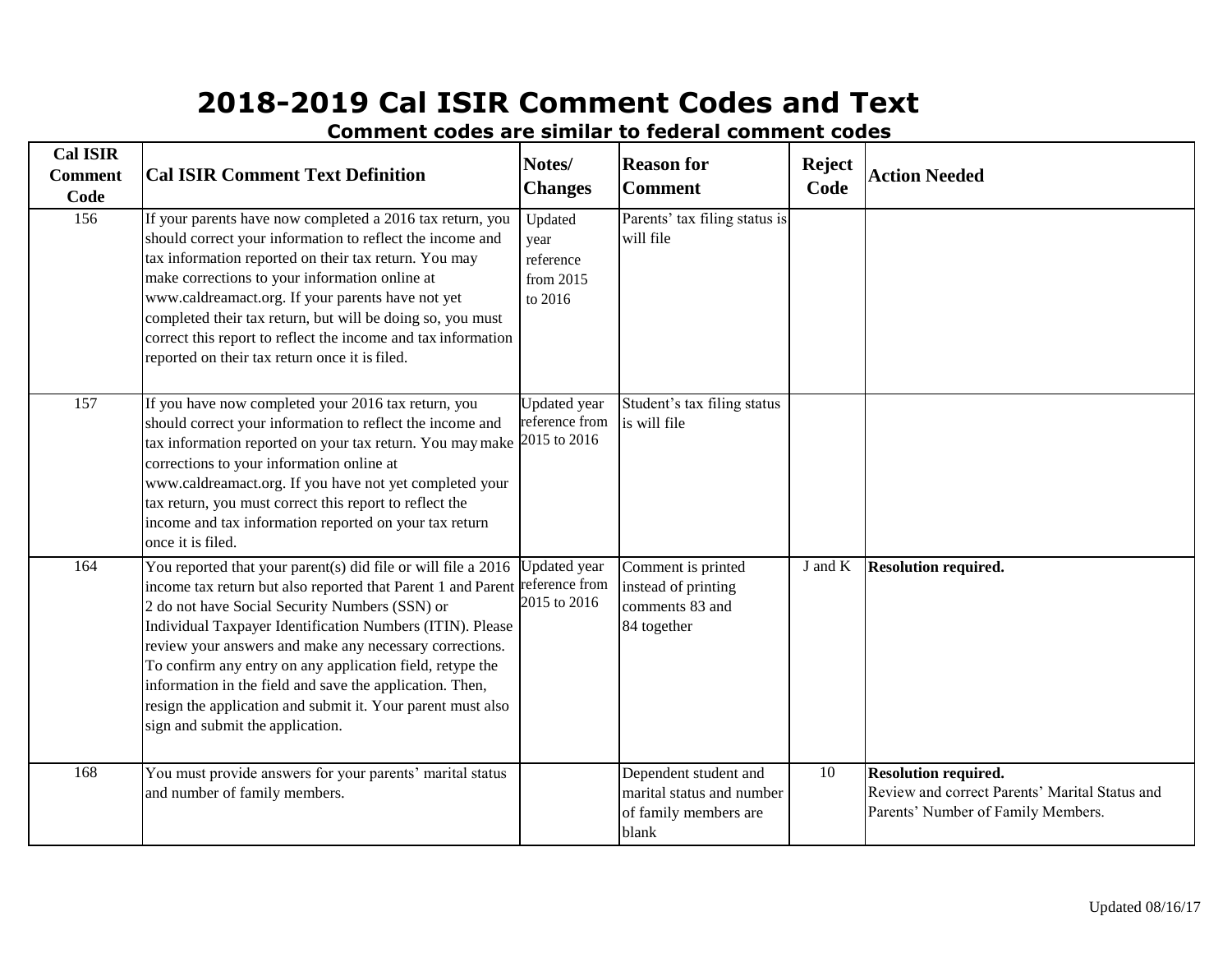| <b>Cal ISIR</b><br><b>Comment</b><br>Code | <b>Cal ISIR Comment Text Definition</b>                                                                                                                                                                                                                     | Notes/<br><b>Changes</b> | <b>Reason for</b><br><b>Comment</b>                                                              | <b>Reject</b><br>Code | <b>Action Needed</b>                                                                                                  |
|-------------------------------------------|-------------------------------------------------------------------------------------------------------------------------------------------------------------------------------------------------------------------------------------------------------------|--------------------------|--------------------------------------------------------------------------------------------------|-----------------------|-----------------------------------------------------------------------------------------------------------------------|
| 169                                       | You must provide answers for your marital status and<br>number of family members.                                                                                                                                                                           |                          | Independent student and<br>marital status and number<br>of family members are<br>blank           | 10                    | <b>Resolution required.</b><br>Review and correct Student's Marital Status and<br>Student's Number of Family Members. |
| 170                                       | Your CA Dream Act Application has been selected for a<br>review process called verification. Your school has the<br>authority to request copies of certain financial documents<br>from you and your parent(s).                                              |                          | Selected for verification,<br>dependent                                                          |                       |                                                                                                                       |
| $\overline{171}$                          | Your CA Dream Act Application has been selected for a<br>review process called verification. Your school has the<br>authority to request copies of certain financial documents<br>from you (and your spouse).                                               |                          | Selected for verification,<br>independent                                                        |                       |                                                                                                                       |
| 175                                       | You reported that you are married and have dependents<br>other than a spouse, but you also reported that your number<br>of family members is 2. These answers are inconsistent.<br>Please review these items and make the necessary<br>corrections.         |                          | Dependency, marital<br>status, and number of<br>family members<br>inconsistent                   |                       |                                                                                                                       |
| 176                                       | You reported that you do not have children or other legal<br>dependents, but you also reported that your number of<br>family members is greater than 2. These answers are<br>inconsistent. Please review these items and make the<br>necessary corrections. |                          | Dependency, legal<br>dependents and number of<br>family members<br>inconsistent                  |                       |                                                                                                                       |
| $\overline{177}$                          | You reported that you are not married and do not have<br>children or other legal dependents, but you also reported<br>that your number of family members is 2. Please review<br>these items and make the necessary corrections.                             |                          | Dependency, legal<br>dependents, number of<br>family members, and<br>marital status inconsistent |                       |                                                                                                                       |
| 178                                       | Review the number of family members you have reported<br>and either confirm your answer by re-entering it or make<br>the necessary correction.                                                                                                              |                          | Dependent with large<br>number of family<br>members                                              | W                     | <b>Resolution required.</b><br>Confirm (re-enter the same value) or correct<br>Parents' Number of Family Members.     |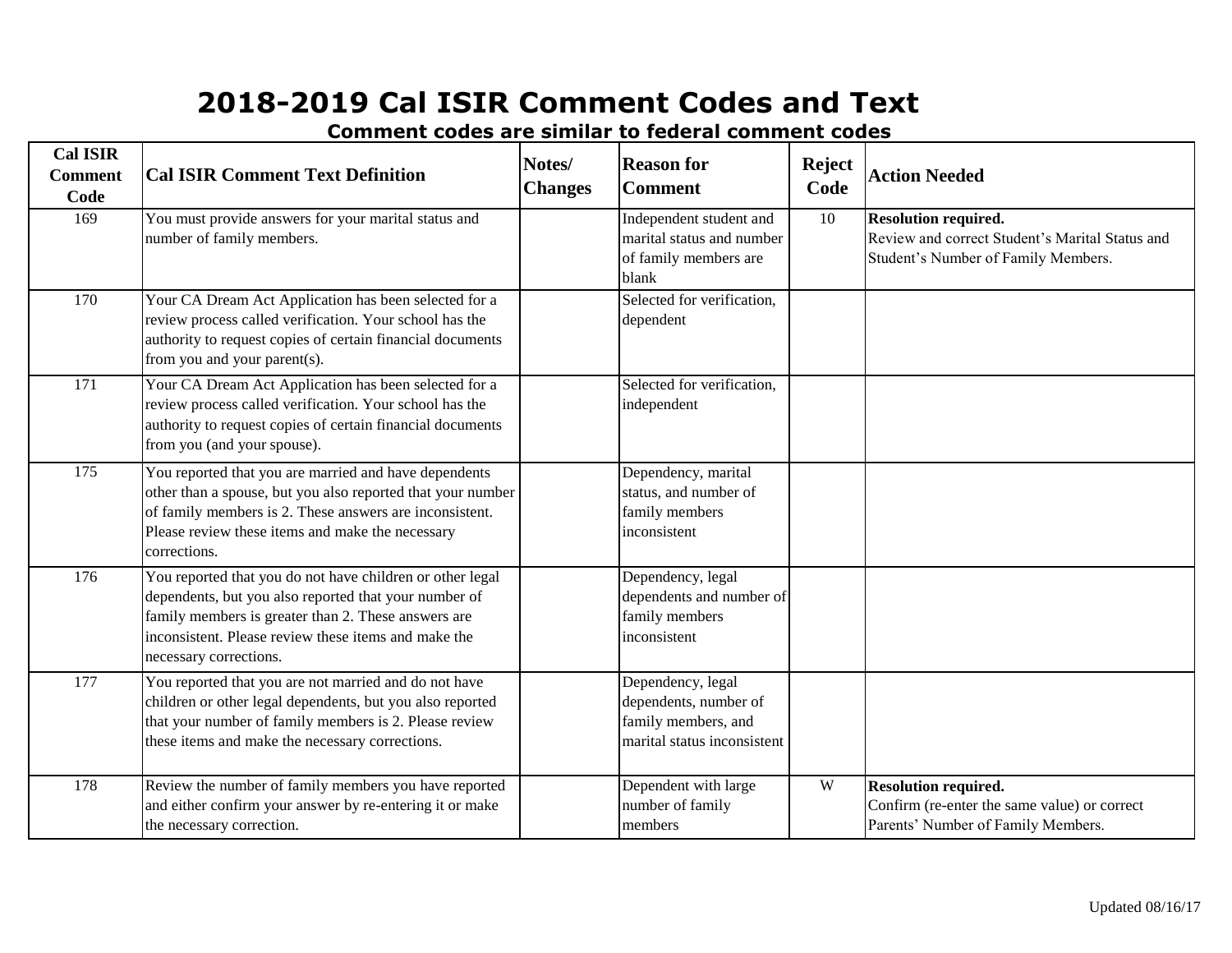| <b>Cal ISIR</b><br><b>Comment</b><br>Code | <b>Cal ISIR Comment Text Definition</b>                                                                                                                                                                                                                                                                                                                                                                                                                                                                                                                                             | Notes/<br><b>Changes</b>                                    | <b>Reason for</b><br><b>Comment</b>                                 | <b>Reject</b><br>Code | <b>Action Needed</b>                                                                                               |
|-------------------------------------------|-------------------------------------------------------------------------------------------------------------------------------------------------------------------------------------------------------------------------------------------------------------------------------------------------------------------------------------------------------------------------------------------------------------------------------------------------------------------------------------------------------------------------------------------------------------------------------------|-------------------------------------------------------------|---------------------------------------------------------------------|-----------------------|--------------------------------------------------------------------------------------------------------------------|
| 179                                       | Review the number of family members you have reported<br>and either confirm your answer by re-entering it or make<br>the necessary correction.                                                                                                                                                                                                                                                                                                                                                                                                                                      |                                                             | Independent with large<br>number of family<br>members               | W                     | <b>Resolution required.</b><br>Confirm (re-enter the same value) or correct<br>Student's Number of Family Members. |
| 273                                       | You changed the answer to your parents' income, income<br>taxes paid, or exemptions. If your parents have completed<br>their 2016 tax return, you should also change the answer<br>to the tax return question to indicate their tax return has<br>been completed.                                                                                                                                                                                                                                                                                                                   | <b>Updated</b> year<br>reference from<br>2015 to 2016       | Parent<br>corrections to tax<br>fields with estimated tax<br>return |                       |                                                                                                                    |
| 274                                       | You changed the answer to your income, income taxes<br>paid, or exemptions. If you have completed your 2016 tax<br>return, you should also change the answer to the tax<br>return question to indicate your tax return has been<br>completed.                                                                                                                                                                                                                                                                                                                                       | <b>Updated</b> year<br>reference from<br>2015 to 2016       | Student corrections to tax<br>fields with estimated tax<br>return   |                       |                                                                                                                    |
| 275                                       |                                                                                                                                                                                                                                                                                                                                                                                                                                                                                                                                                                                     |                                                             | No longer used                                                      |                       |                                                                                                                    |
| 277                                       | Your parent was issued a State Student Aid PIN to sign<br>your 2018-2019 CA Dream Act Application. The PIN can<br>be requested by going to "Sign a Student Application" at<br>caldreamact.org. Your parent should not share the PIN with 2018 to<br>anyone. Your parent must use the PIN to sign the<br>application again each time you make corrections to your<br>application. Your corrections will not process until your<br>parent signs and submits. Your parent will use the same<br>PIN each year that you renew your CA Dream Act<br>Application (as a dependent student). | <b>Updated</b> year<br>reference<br>from 2017-<br>2018-2019 | Parent PIN confirmed                                                |                       |                                                                                                                    |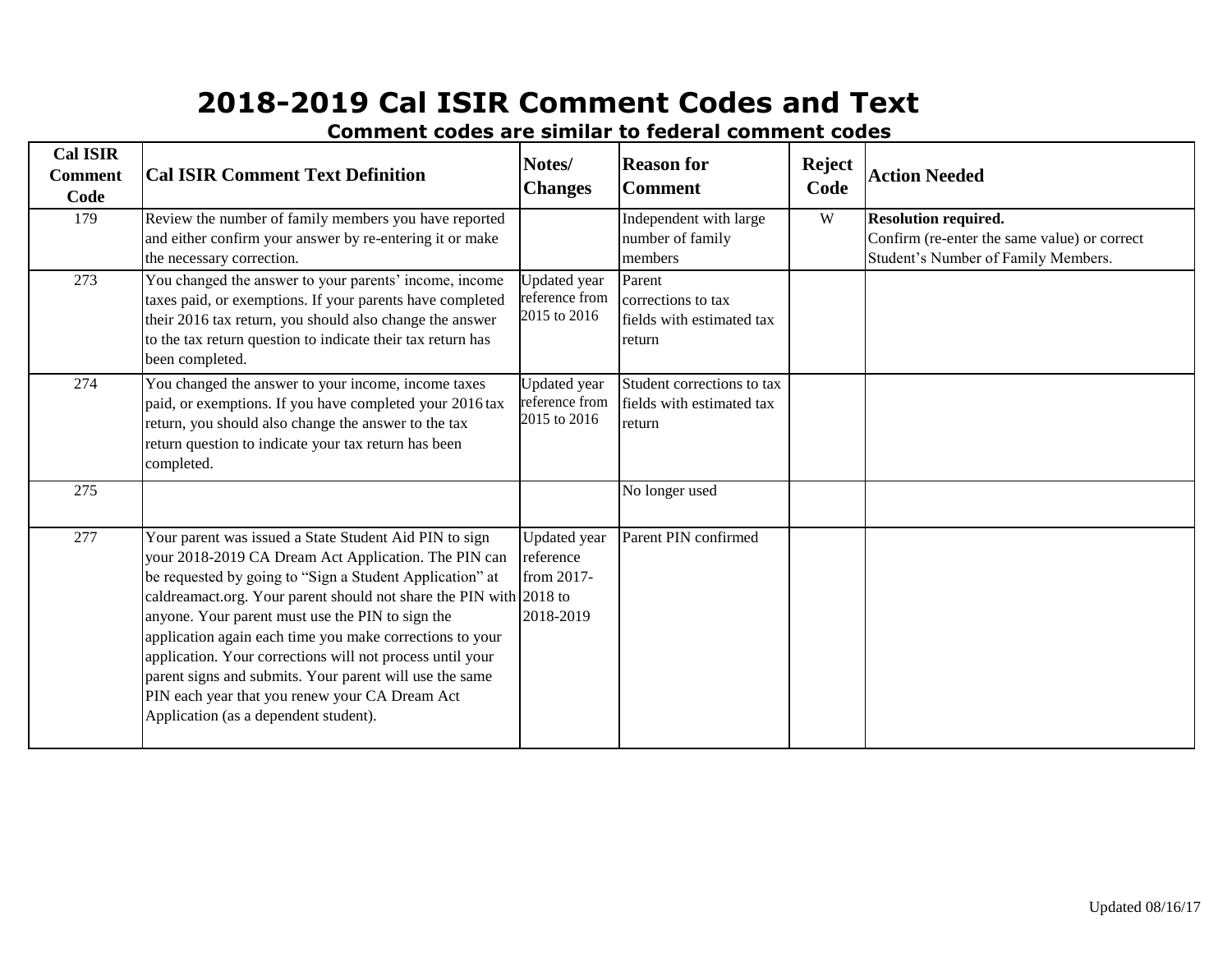| <b>Cal ISIR</b><br><b>Comment</b><br>Code | <b>Cal ISIR Comment Text Definition</b>                                                                                                                                                                                                                                                                                                                                                                                                                                                         | Notes/<br><b>Changes</b> | <b>Reason for</b><br><b>Comment</b>                   | <b>Reject</b><br>Code | <b>Action Needed</b> |
|-------------------------------------------|-------------------------------------------------------------------------------------------------------------------------------------------------------------------------------------------------------------------------------------------------------------------------------------------------------------------------------------------------------------------------------------------------------------------------------------------------------------------------------------------------|--------------------------|-------------------------------------------------------|-----------------------|----------------------|
| 286                                       | We assumed the total amount for your parents' income<br>deductions to be zero in order to calculate your eligibility<br>because the amounts you reported in your parent(s)<br>Additional Financial Information are high, based on the<br>other income amounts you reported. If our assumption is<br>correct, no further action is required. If it is incorrect, you<br>need to confirm your answers or make the necessary<br>corrections to your parent(s) Additional Financial<br>Information. |                          | Parents Worksheet A<br>Total assumed                  |                       |                      |
| 287                                       | We assumed the total amount for your income deductions<br>to be zero in order to calculate your eligibility because the<br>amounts you reported in your Additional Financial<br>Information are high, based on the other income amounts<br>you reported. If our assumption is correct, no further action<br>is required. If it is incorrect, you need to confirm your<br>answers or make the necessary corrections to your<br>Additional Financial Information.                                 |                          | Dependent student's<br>Worksheet A Total<br>assumed   |                       |                      |
| 288                                       | We assumed the total amount for your income deductions<br>to be zero in order to calculate your eligibility because the<br>amounts you reported in your Additional Financial<br>Information are high, based on the other income amounts<br>you reported. If our assumption is correct, no further action<br>is required. If it is incorrect, you need to confirm your<br>answers or make the necessary corrections to your<br>Additional Financial Information.                                 |                          | Independent student's<br>Worksheet A Total<br>assumed |                       |                      |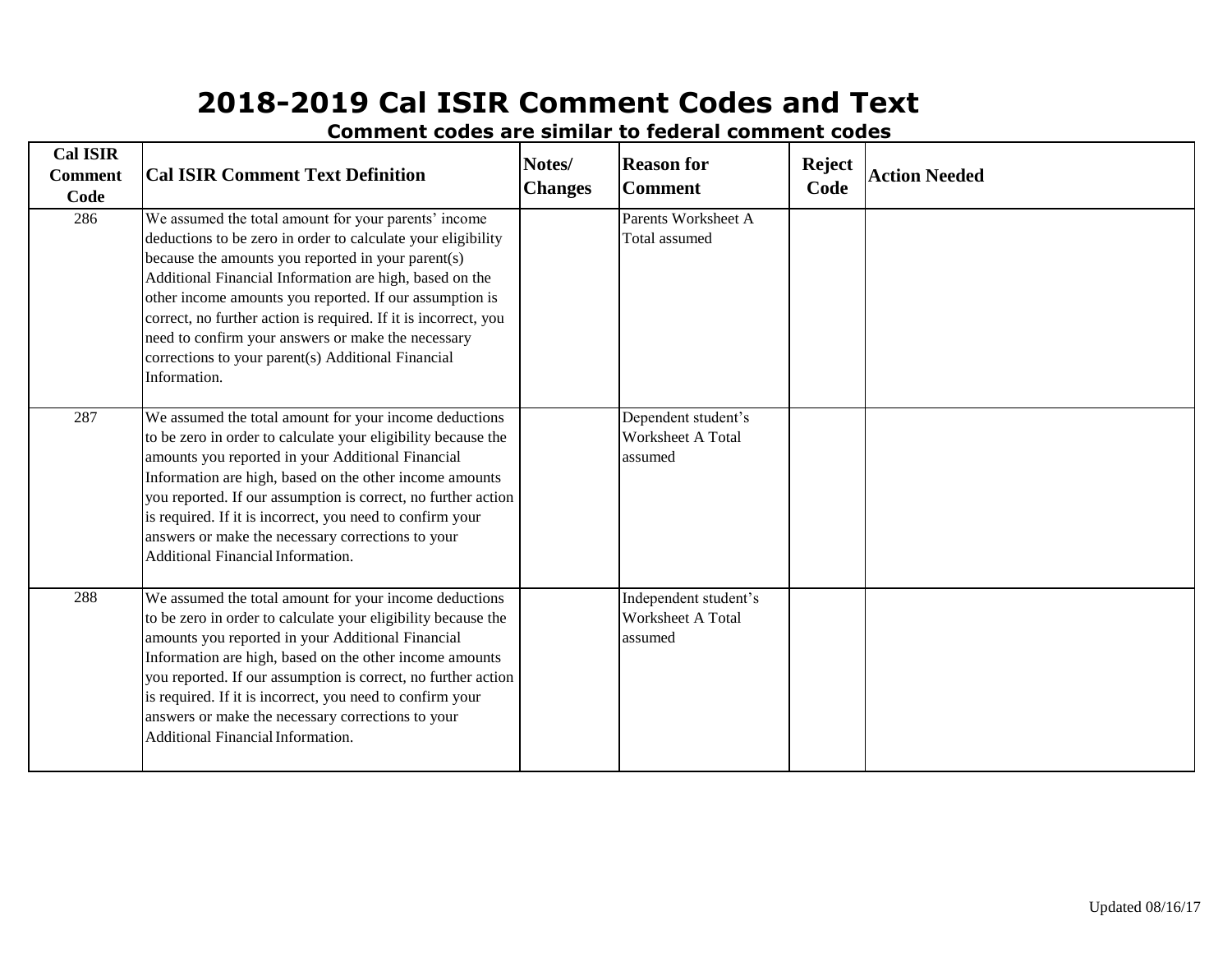| <b>Cal ISIR</b><br><b>Comment</b><br>Code | <b>Cal ISIR Comment Text Definition</b>                                                                                                                                                                                                                                                                                                                                                                                                                                                                                                                     | Notes/<br><b>Changes</b>                                   | <b>Reason for</b><br><b>Comment</b>                                    | <b>Reject</b><br>Code | <b>Action Needed</b> |
|-------------------------------------------|-------------------------------------------------------------------------------------------------------------------------------------------------------------------------------------------------------------------------------------------------------------------------------------------------------------------------------------------------------------------------------------------------------------------------------------------------------------------------------------------------------------------------------------------------------------|------------------------------------------------------------|------------------------------------------------------------------------|-----------------------|----------------------|
| 297                                       | You indicated that you were homeless or at risk of being<br>homeless. Since you are over the age of 21, only your<br>Financial Aid Administrator can make the determination<br>that you meet the homeless conditions, so we have assumed<br>the answer to other homeless determinant questions to be<br>'No'. You should contact your financial aid office for<br>assistance in determining your status.                                                                                                                                                    |                                                            | <b>Assumption for Homeless</b><br>Youth questions                      |                       |                      |
| $\overline{301}$                          | You did not report whether or not you will have your first<br>bachelor's degree by July 1, 2018. You need to provide an<br>answer for this item.                                                                                                                                                                                                                                                                                                                                                                                                            | <b>Updated</b> year<br>reference<br>from $2017$ to<br>2018 | <b>Blank Bachelor's</b><br>Degree                                      |                       |                      |
| 302                                       | You have changed your marital status or your marital status<br>date to a new response. The answer to these questions must<br>be your marital status as of the date you initially signed and<br>submitted your CA Dream Act Application. If your answers<br>do not reflect your status as of the date you initially<br>submitted your CA Dream Act Application, you need to<br>make a correction to one or both of these items.                                                                                                                              |                                                            | <b>Student's Marital Status</b><br>or Marital Status Date<br>corrected |                       |                      |
| 308                                       | You have changed your parents' marital status or your<br>parents' marital status date to a new response. The answer<br>to these questions must be your parents' marital status as of<br>the date you initially signed and submitted your CA Dream<br>Act Application. Unless a Financial Aid Administrator has<br>instructed you to update this information, you need to make<br>a correction to one or both of these items if your answers<br>do not reflect your parents' status as of the date you<br>initially submitted your CA Dream Act Application. |                                                            | Parents' Marital Status or<br><b>Marital Status Date</b><br>corrected  |                       |                      |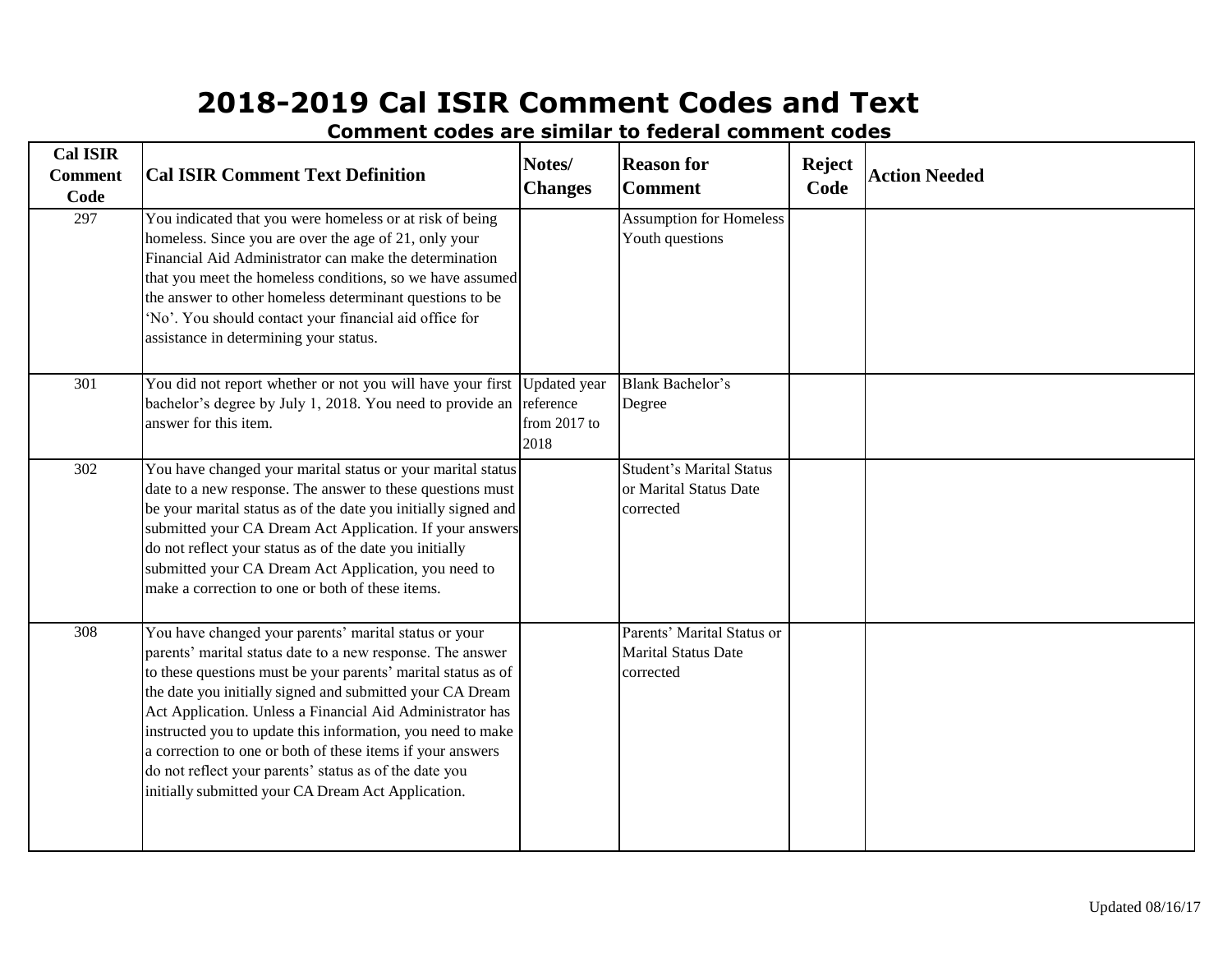**Summary of Changes for Version 8/1/17**

Addition of new Comment Codes:

Addition of Reject Codes Table (next page)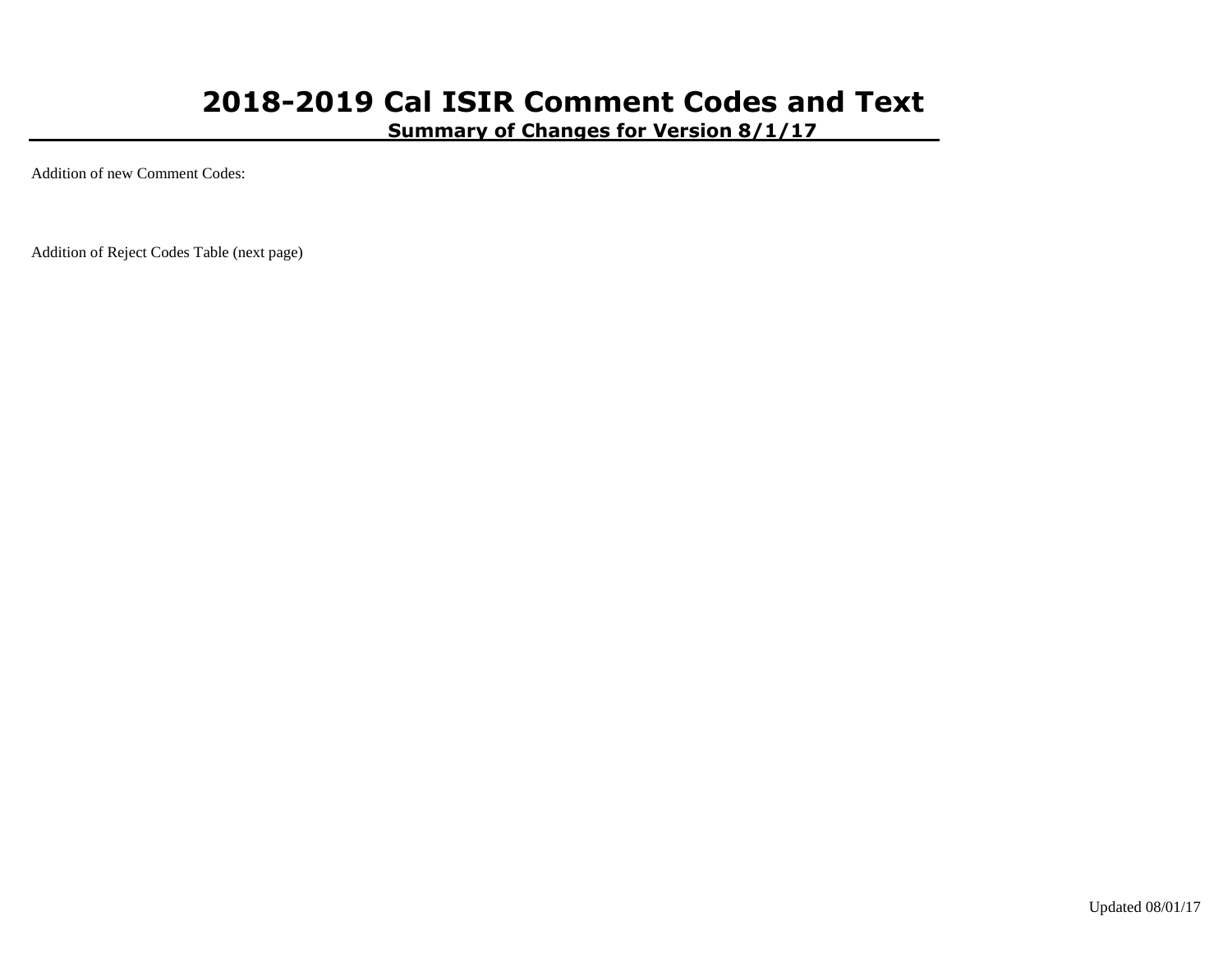# **Table of Reject Codes and How to Respond to Each**

| <b>Reject Code</b> | Cmt.<br>Code | <b>Reject Reason</b>                                                                                                                                       | <b>Action</b>                                                                                                                                                                                                                                                                                                                                                                                     |
|--------------------|--------------|------------------------------------------------------------------------------------------------------------------------------------------------------------|---------------------------------------------------------------------------------------------------------------------------------------------------------------------------------------------------------------------------------------------------------------------------------------------------------------------------------------------------------------------------------------------------|
|                    | 150,<br>151  | Student did not meet Simplified Needs Test<br>criteria and supplemental asset data left blank                                                              | If dependent provide the following:<br>Parents' Cash, Savings, and Checking; Parents' Real Estate/Investment Net Worth and Parents'<br>Business/Investment Farm Net Worth.                                                                                                                                                                                                                        |
|                    |              |                                                                                                                                                            | If independent provide the following:<br>Student's Cash, Savings and Checking; Student's Real Estate/Investment Net Worth and Student's<br>Business/Investment Farm Net Worth.                                                                                                                                                                                                                    |
| $\overline{2}$     | 129.<br>130  | Incomplete income information provided                                                                                                                     | If independent provide Student and Spouse (if married) Taxed and Untaxed Income.<br>If dependent provide Parents' Taxed and Untaxed<br>Income.                                                                                                                                                                                                                                                    |
| $\overline{3}$     | 114,<br>152  | Dependent Student and Taxes Paid is greater than<br>zero and equal to or greater than AGI                                                                  | Correct or confirm (re-enter the same value) Student's Taxes Paid or AGI.                                                                                                                                                                                                                                                                                                                         |
| $\overline{4}$     | 62           | Student's marital status date is greater than the<br>date the application was signed                                                                       | If the Student's Marital Status Date is after the date the application was originally signed, correct the<br><b>Student's Marital Status.</b>                                                                                                                                                                                                                                                     |
| $5\overline{)}$    | 18           | Missing or invalid Date of Birth                                                                                                                           | Correct the Date of Birth.                                                                                                                                                                                                                                                                                                                                                                        |
| 9                  |              | 49, 387 Match with SSA was not conducted on either<br>parent. Dependent student and one of SSN, Last<br>Name, or Date of Birth is missing for both parents | Correct the SSN, name, and/or Date of Birth for parent 1 and/or parent 2 to achieve a full match for at least<br>one parent.<br>If parents do not have an SSN, provide zeros or confirm by re-entering the zeros.                                                                                                                                                                                 |
| 10                 | 168.         | Marital status and number of family members are                                                                                                            | If dependent, review and correct Parents' Marital Status and Parents' Number of Family Members.                                                                                                                                                                                                                                                                                                   |
|                    | 169          | blank                                                                                                                                                      | If independent, review and correct Student's Marital Status and Student's Number of Family Members.                                                                                                                                                                                                                                                                                               |
| 11                 | 89, 99       | incomes are reported                                                                                                                                       | Parents are reported as unmarried but two parental If dependent, review and correct Parent's Marital Status or at least one of the following fields: Parent 1<br>Income From Work or Parent 2 Income From Work.<br>If independent, Review and correct Student's Marital Status or at least one of the following fields:<br>Student's Income Earned From Work or Spouse's Income Earned From Work. |
| 12                 | 111          | Parents' Taxes Paid is greater than zero and equal<br>to or greater than AGI                                                                               | Correct Parents' Taxes Paid or AGI.                                                                                                                                                                                                                                                                                                                                                               |